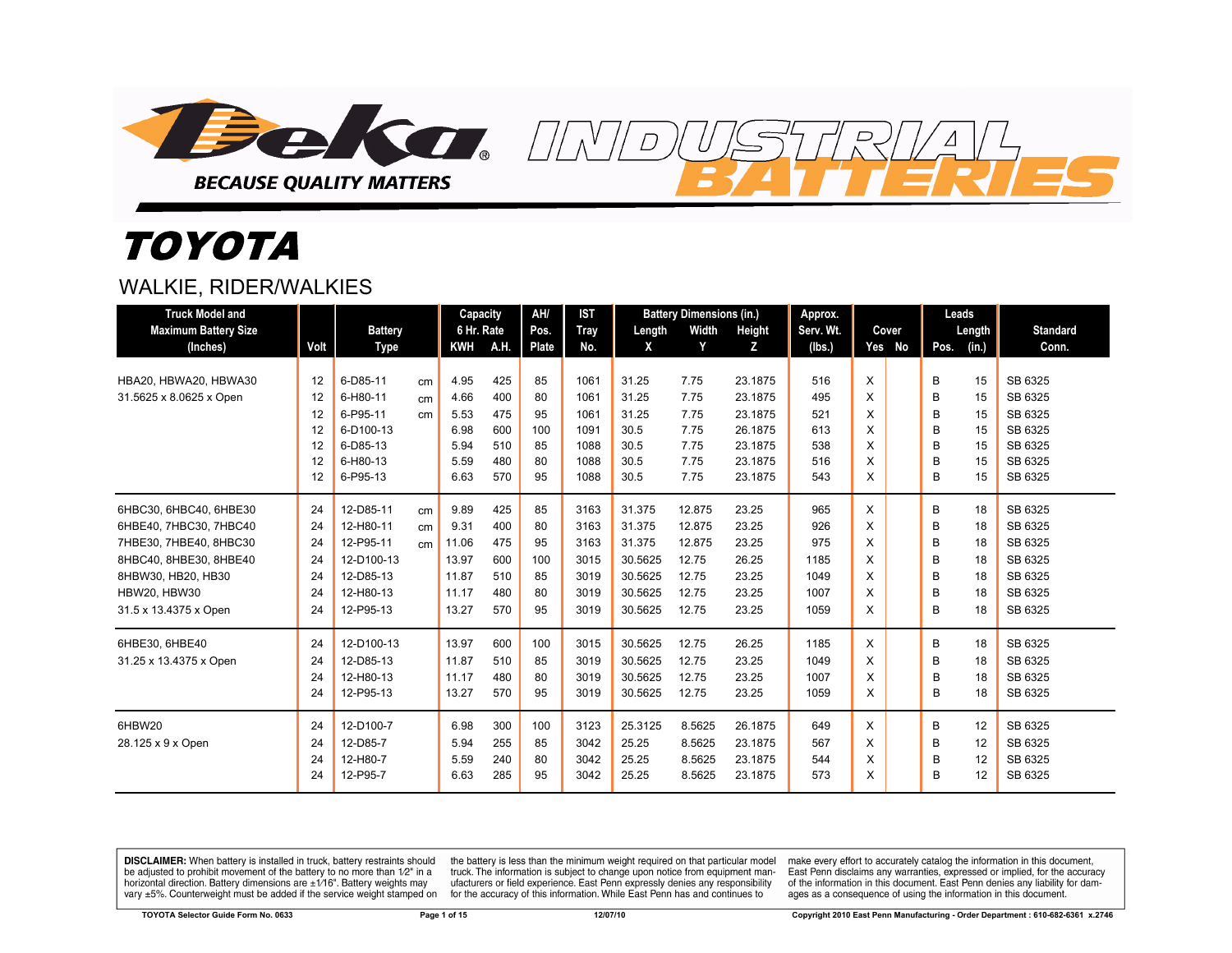# WALKIE, RIDER/WALKIES (continued)

| <b>Truck Model and</b>      |      |                |    | <b>Capacity</b> |      | AH/          | <b>IST</b>  |         | <b>Battery Dimensions (in.)</b> |         | Approx.   |   |        |      | Leads  |                 |
|-----------------------------|------|----------------|----|-----------------|------|--------------|-------------|---------|---------------------------------|---------|-----------|---|--------|------|--------|-----------------|
| <b>Maximum Battery Size</b> |      | <b>Battery</b> |    | 6 Hr. Rate      |      | Pos.         | <b>Tray</b> | Length  | Width                           | Height  | Serv. Wt. |   | Cover  |      | Length | <b>Standard</b> |
| (Inches)                    | Volt | <b>Type</b>    |    | <b>KWH</b>      | A.H. | <b>Plate</b> | No.         | X       | Y                               | Z       | (lbs.)    |   | Yes No | Pos. | (in.)  | Conn.           |
|                             |      |                |    |                 |      |              |             |         |                                 |         |           |   |        |      |        |                 |
| 6HBW30, 7HBW30, 8HBW30      | 24   | 12-D100-7      |    | 6.98            | 300  | 100          | 3123        | 25.3125 | 8.5625                          | 26.1875 | 649       | X |        | B    | 18     | SB 6325         |
| 31.5 x 9.25 x Open          | 24   | 12-D85-7       | cm | 5.94            | 255  | 85           | 3415        | 30.5    | 8.5625                          | 23.1875 | 606       | X |        | B    | 18     | SB 6325         |
|                             | 24   | 12-D85-7       |    | 5.94            | 255  | 85           | 3042        | 25.25   | 8.5625                          | 23.1875 | 567       | X |        | B    | 18     | SB 6325         |
|                             | 24   | 12-H80-7       | cm | 5.59            | 240  | 80           | 3415        | 30.5    | 8.5625                          | 23.1875 | 582       | X |        | B    | 18     | SB 6325         |
|                             | 24   | 12-H80-7       |    | 5.59            | 240  | 80           | 3042        | 25.25   | 8.5625                          | 23.1875 | 544       | X |        | B    | 18     | SB 6325         |
|                             | 24   | 12-P95-7       | cm | 6.63            | 285  | 95           | 3415        | 30.5    | 8.5625                          | 23.1875 | 612       | X |        | B    | 18     | SB 6325         |
|                             | 24   | 12-P95-7       |    | 6.63            | 285  | 95           | 3042        | 25.25   | 8.5625                          | 23.1875 | 573       | X |        | B    | 18     | SB 6325         |
| 6HBW30, 7HBW30, 8HBW30      | 24   | 12-D100-13     |    | 13.97           | 600  | 100          | 3015        | 30.5625 | 12.75                           | 26.25   | 1185      | X |        | B    | 18     | SB 6325         |
| 31.5 x 13.4375 x Open       | 24   | 12-D85-13      |    | 11.87           | 510  | 85           | 3019        | 30.5625 | 12.75                           | 23.25   | 1049      | X |        | B    | 18     | SB 6325         |
| <b>Optional Compartment</b> | 24   | 12-H80-13      |    | 11.17           | 480  | 80           | 3019        | 30.5625 | 12.75                           | 23.25   | 1007      | X |        | B    | 18     | SB 6325         |
|                             | 24   | 12-P95-13      |    | 13.27           | 570  | 95           | 3019        | 30.5625 | 12.75                           | 23.25   | 1059      | X |        | B    | 18     | SB 6325         |
|                             |      |                |    |                 |      |              |             |         |                                 |         |           |   |        |      |        |                 |
| 6TB50, 7TB50                | 24   | 12-D85-11      | cm | 9.89            | 425  | 85           | 3163        | 31.375  | 12.875                          | 23.25   | 965       | X |        | B    | 18     | SB 6325         |
| 32 x 13.5 x Open            | 24   | 12-H80-11      | cm | 9.31            | 400  | 80           | 3163        | 31.375  | 12.875                          | 23.25   | 926       | X |        | B    | 18     | SB 6325         |
|                             | 24   | 12-P95-11      | cm | 11.06           | 475  | 95           | 3163        | 31.375  | 12.875                          | 23.25   | 975       | X |        | B    | 18     | SB 6325         |
|                             | 24   | 12-D100-13     |    | 13.97           | 600  | 100          | 3015        | 30.5625 | 12.75                           | 26.25   | 1185      | X |        | B    | 18     | SB 6325         |
|                             | 24   | 12-D125-13     |    | 17.46           | 750  | 125          | 3008        | 30.5625 | 12.75                           | 31.125  | 1455      | X |        | B    | 18     | SB 6325         |
|                             | 24   | 12-D85-13      |    | 11.87           | 510  | 85           | 3019        | 30.5625 | 12.75                           | 23.25   | 1049      | X |        | B    | 18     | SB 6325         |
|                             | 24   | 12-H120-13     |    | 16.76           | 720  | 120          | 3008        | 30.5625 | 12.75                           | 31.125  | 1440      | X |        | B    | 18     | SB 6325         |
|                             | 24   | 12-H80-13      |    | 11.17           | 480  | 80           | 3019        | 30.5625 | 12.75                           | 23.25   | 1007      | X |        | B    | 18     | SB 6325         |
|                             | 24   | 12-P140-13     |    | 19.56           | 840  | 140          | 3008        | 30.5625 | 12.75                           | 31.125  | 1470      | X |        | B    | 18     | SB 6325         |
|                             | 24   | 12-P95-13      |    | 13.27           | 570  | 95           | 3019        | 30.5625 | 12.75                           | 23.25   | 1059      | X |        | B    | 18     | SB 6325         |
| 8TB50                       | 24   | 12-D100-13     |    | 13.97           | 600  | 100          | 3015        | 30.5625 | 12.75                           | 26.25   | 1185      | X |        | B    | 18     | SB6325          |
| 31.75 x 13.5 x Open         | 24   | 12-D125-13     |    | 17.46           | 750  | 125          | 3008        | 30.5625 | 12.75                           | 31.125  | 1455      | X |        | B    | 18     | SB6325          |
|                             | 24   | 12-D85-13      |    | 11.87           | 510  | 85           | 3019        | 30.5625 | 12.75                           | 23.25   | 1049      | X |        | B    | 18     | SB6325          |
|                             | 24   | 12-H120-13     |    | 16.76           | 720  | 120          | 3008        | 30.5625 | 12.75                           | 31.125  | 1440      | X |        | B    | 18     | SB6325          |
|                             | 24   | 12-H80-13      |    | 11.17           | 480  | 80           | 3019        | 30.5625 | 12.75                           | 23.25   | 1007      | X |        | B    | 18     | SB6325          |
|                             | 24   | 12-P140-13     |    | 19.56           | 840  | 140          | 3008        | 30.5625 | 12.75                           | 31.125  | 1470      | X |        | B    | 18     | SB6325          |
|                             | 24   | 12-P95-13      |    | 13.27           | 570  | 95           | 3019        | 30.5625 | 12.75                           | 23.25   | 1059      | X |        | B    | 18     | SB6325          |
| 7HBW23                      | 24   | $(4)$ 8GGC2    | pm | 3.60            | 155  |              | 3801        | 25.5    | 7.5                             | 24.5    | 340       | X |        | B    | 26     | SB6329          |
| 26.5 x 7.8125 x Open        | 24   | 12-D100-5      |    | 4.66            | 200  | 100          | 3209        | 24.625  | 6.4375                          | 26.1875 | 474       | X |        | B    | 18     | SB6329          |
|                             | 24   | 12-D85-5       |    | 3.96            | 170  | 85           | 3081        | 24.625  | 6.4375                          | 23.1875 | 418       | X |        | B    | 18     | SB6329          |
|                             | 24   | 12-H80-5       |    | 3.72            | 160  | 80           | 3081        | 24.625  | 6.4375                          | 23.1875 | 401       | X |        | B    | 18     | SB6329          |
|                             | 24   | 12-P95-5       |    | 4.42            | 190  | 95           | 3081        | 24.625  | 6.4375                          | 23.1875 | 422       | X |        | B    | 18     | SB6329          |
|                             |      |                |    |                 |      |              |             |         |                                 |         |           |   |        |      |        |                 |

**DISCLAIMER:** When battery is installed in truck, battery restraints should be adjusted to prohibit movement of the battery to no more than  $12^v$  in a horizontal direction. Battery dimensions are  $\pm 1/16^v$ . Battery wei

the battery is less than the minimum weight required on that particular model<br>truck. The information is subject to change upon notice from equipment man-<br>ufacturers or field experience. East Penn expressly denies any respo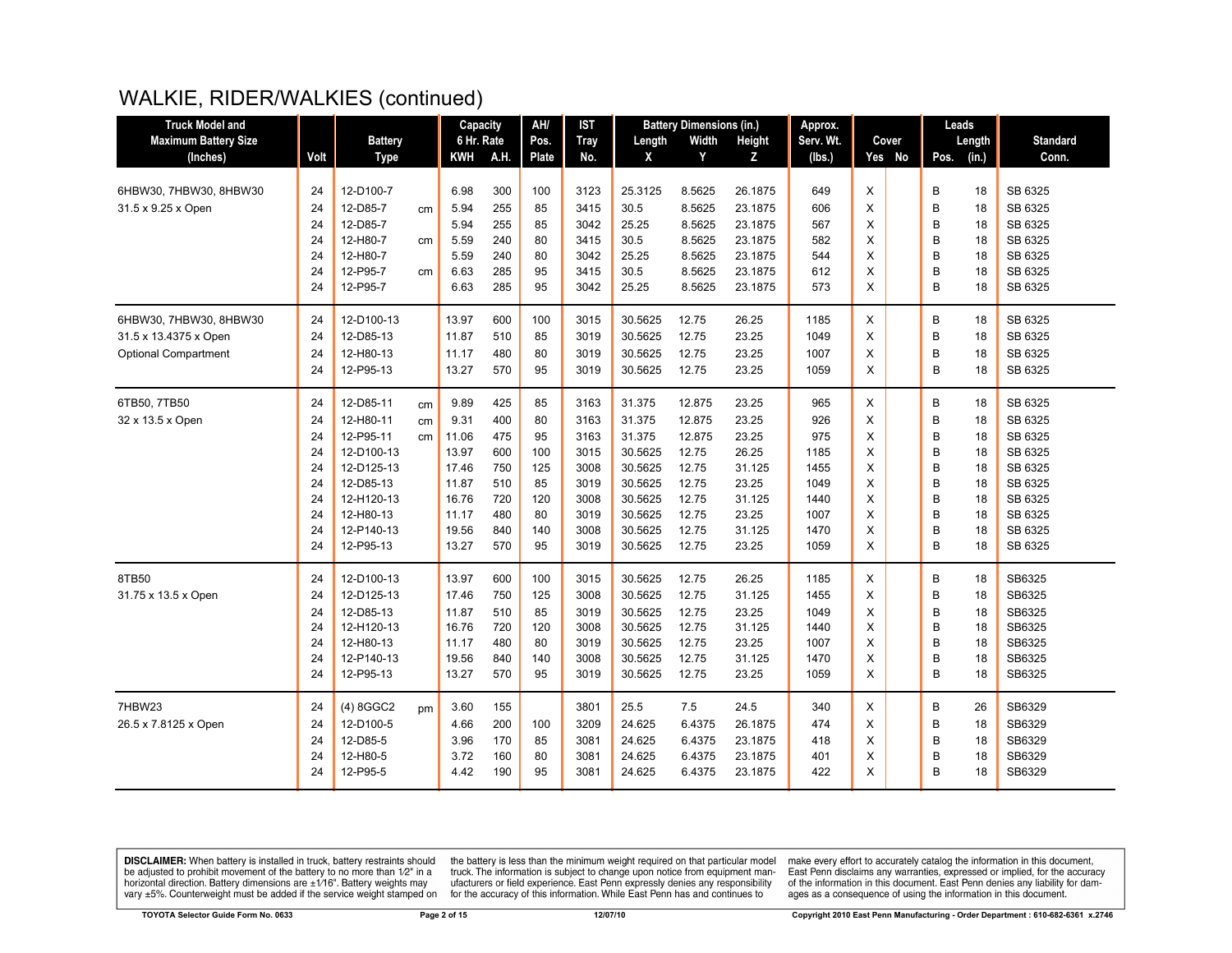# WALKIE, RIDER/WALKIES (continued)

| <b>Truck Model and</b>                                              |      |                | Capacity   |      | AH/   | <b>IST</b>  |         | <b>Battery Dimensions (in.)</b> |         | Approx.   |   |        |      | Leads  |                 |
|---------------------------------------------------------------------|------|----------------|------------|------|-------|-------------|---------|---------------------------------|---------|-----------|---|--------|------|--------|-----------------|
| <b>Maximum Battery Size</b>                                         |      | <b>Battery</b> | 6 Hr. Rate |      | Pos.  | <b>Tray</b> | Length  | Width                           | Height  | Serv. Wt. |   | Cover  |      | Length | <b>Standard</b> |
| (Inches)                                                            | Volt | Type           | <b>KWH</b> | A.H. | Plate | No.         | X       | Y                               | z       | (lbs.)    |   | Yes No | Pos. | (in.)  | Conn.           |
|                                                                     |      |                |            |      |       |             |         |                                 |         |           |   |        |      |        |                 |
| 7HBW23                                                              | 24   | 12-D100-7      | 6.98       | 300  | 100   | 3123        | 25.3125 | 8.5625                          | 26.1875 | 649       | X |        | B    | 18     | SB6325          |
| 26.5 x 9 x Open                                                     | 24   | 12-D125-7      | 8.73       | 375  | 125   | 3329        | 25.3125 | 8.5625                          | 31.0625 | 792       | X |        | B    | 18     | SB6325          |
| <b>Optional Compartment</b>                                         | 24   | 12-D85-7       | 5.94       | 255  | 85    | 3042        | 25.25   | 8.5625                          | 23.1875 | 567       | X |        | B    | 18     | SB6325          |
|                                                                     | 24   | 12-H120-7      | 8.38       | 360  | 120   | 3329        | 25.3125 | 8.5625                          | 31.0625 | 784       | X |        | B    | 18     | SB6325          |
|                                                                     | 24   | 12-H80-7       | 5.59       | 240  | 80    | 3042        | 25.25   | 8.5625                          | 23.1875 | 544       | X |        | B    | 18     | SB6325          |
|                                                                     | 24   | 12-P140-7      | 9.78       | 420  | 140   | 3329        | 25.3125 | 8.5625                          | 31.0625 | 800       | X |        | B    | 18     | SB6325          |
|                                                                     | 24   | 12-P95-7       | 6.63       | 285  | 95    | 3042        | 25.25   | 8.5625                          | 23.1875 | 573       | X |        | B    | 18     | SB6325          |
| 6BWS10, 6BWS13                                                      | 24   | 12-D100-5      | 4.66       | 200  | 100   | 3995        | 26.5    | 7.5                             | 27.25   | 539       | X |        | B    | 15     | SB6329          |
| 27.3125 x 8.75 x Open                                               | 24   | 12-D125-5      | 5.82       | 250  | 125   | 3468        | 24.5625 | 7.75                            | 31.0625 | 577       | X |        | B    | 15     | SB6329          |
|                                                                     | 24   | 12-D85-5       | 3.96       | 170  | 85    | 3825        | 26.5    | 7.5                             | 23.1875 | 489       | X |        | B    | 15     | SB6329          |
|                                                                     | 24   | 12-H80-5       | 3.72       | 160  | 80    | 3825        | 26.5    | 7.5                             | 23.1875 | 469       | X |        | B    | 15     | SB6329          |
|                                                                     | 24   | 12-P140-5      | 6.52       | 280  | 140   | 3468        | 24.5625 | 7.75                            | 31.0625 | 583       | X |        | B    | 15     | SB6329          |
|                                                                     | 24   | 12-P95-5       | 4.42       | 190  | 95    | 3825        | 26.5    | 7.5                             | 23.1875 | 494       | X |        | B    | 15     | SB6329          |
| 7BWS10, 7BWS13                                                      | 24   | 12-D100-5      | 4.66       | 200  | 100   | 3209        | 24.625  | 6.4375                          | 26.1875 | 474       | X |        | B    | 15     | SB6329          |
| 27.3125 x 6.8125 x Open<br><b>Optional Compartment</b>              |      |                |            |      |       |             |         |                                 |         |           |   |        |      |        |                 |
| 7BWS10, 7BWS13                                                      | 24   | 12-D100-5      | 4.66       | 200  | 100   | 3914        | 26.5    | $\overline{7}$                  | 28      | 485       | X |        | B    | 15     | SB6329          |
| 27.3125 x 7.8125 x Open                                             | 24   | 12-D100-5      | 4.66       | 200  | 100   | 3209        | 24.625  | 6.4375                          | 26.1875 | 474       | X |        | B    | 15     | SB6329          |
| 7BWS10, 7BWS13<br><b>Optional Compartment</b><br>27.3125 x 9 x Open | 24   | 12-D100-7      | 6.98       | 300  | 100   | 3123        | 25.3125 | 8.5625                          | 26.1875 | 649       | X |        | B    | 15     | SB6329          |

cm - Charge-Mate includes on board charger

pm - Powr-Mate includes on board charger

H - Designates (H-Series battery type), Hydrasaver Product - Extended Watering Series.

#### ORDER PICKERS

**DISCLAIMER:** When battery is installed in truck, battery restraints should be adjusted to prohibit movement of the battery to no more than 1/2" in a horizontal direction. Battery dimensions are  $\pm 1/16$ ". Battery weights may vary ±5%. Counterweight must be added if the service weight stamped on

the battery is less than the minimum weight required on that particular model<br>truck. The information is subject to change upon notice from equipment manufacturers or field experience. East Penn expressly denies any responsibility for the accuracy of this information. While East Penn has and continues to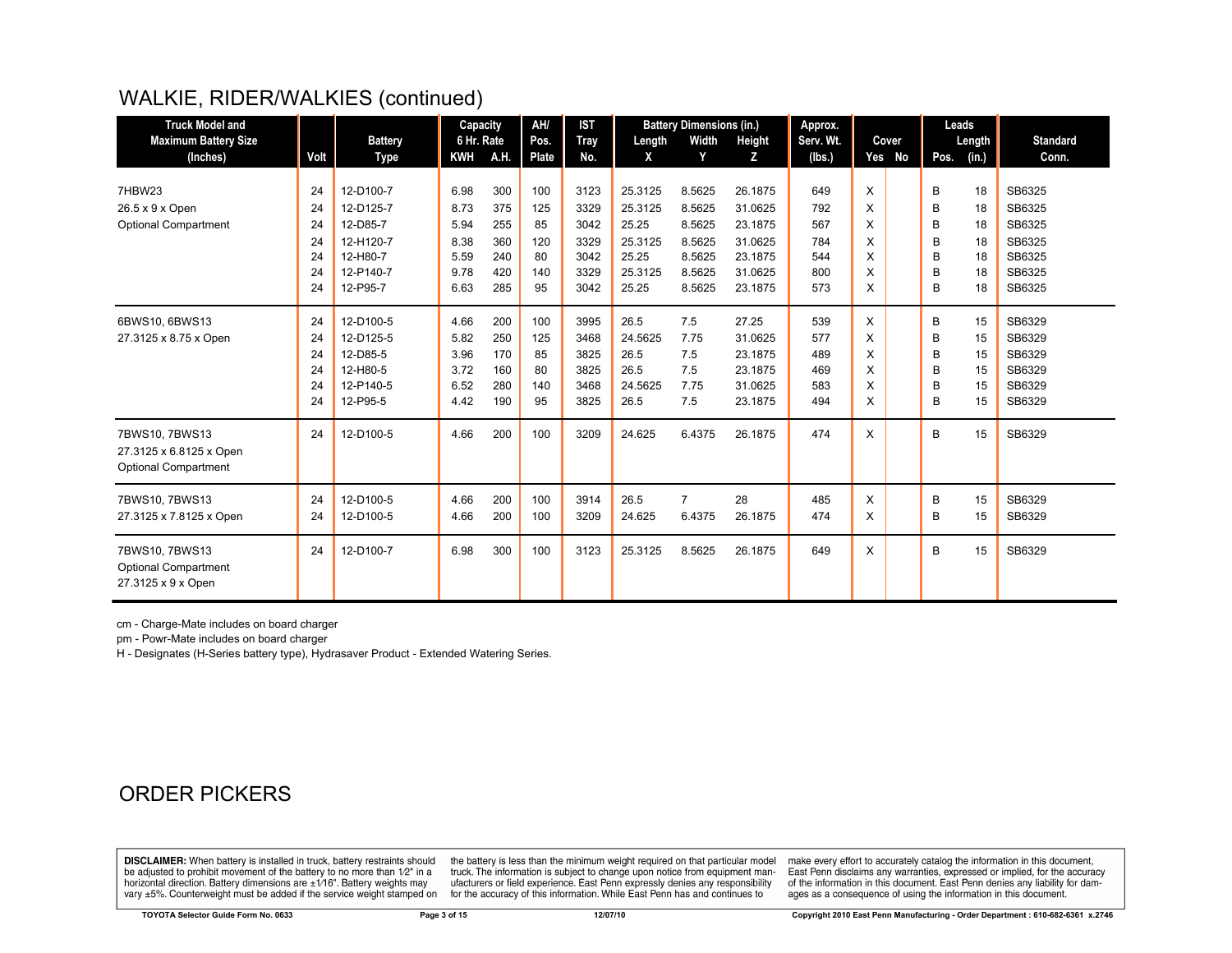#### ORDER PICKERS

| <b>Truck Model and</b><br><b>Maximum Battery Size</b><br>(Inches) | Volt | <b>Battery</b> | Capacity<br>6 Hr. Rate<br>KWH | A.H. | <b>AH</b><br>Pos.<br>Plate | <b>IST</b><br>Tray<br>No. | Length<br>X | <b>Battery Dimensions (in.)</b><br>Width | Height<br>z | Approx.<br>Serv. Wt. | Yes | Cover<br>No       | Pos.        | Leads<br>Length | <b>Standard</b><br>Conn. |
|-------------------------------------------------------------------|------|----------------|-------------------------------|------|----------------------------|---------------------------|-------------|------------------------------------------|-------------|----------------------|-----|-------------------|-------------|-----------------|--------------------------|
|                                                                   |      | Type           |                               |      |                            |                           |             |                                          |             | (Ibs.)               |     |                   |             | $(in.)$         |                          |
| 6BPU15, 7BPUE15                                                   | 24   | 12-D125-15     | 20.37                         | 875  | 125                        | 3692                      | 36.0625     | 14                                       | 30.5        | 1637                 |     | X                 | $\sim$<br>◡ | 12              | SB6320                   |
| 36.75 x 14.5 x 32.25                                              | 24   | 12-D125-15     | 20.37                         | 875  | 125                        | 3670                      | 36.0625     | 14                                       | 30.5        | 1739                 |     | v                 | $\sim$<br>◡ | 12              | SB6320                   |
|                                                                   | 24   | 12-H120-15     | 19.56                         | 840  | 120                        | 3692                      | 36.0625     | 14                                       | 30.5        | 1621                 |     | X                 | C           | 12              | SB6320                   |
|                                                                   | 24   | 12-H120-15     | 19.56                         | 840  | 120                        | 3670                      | 36.0625     | 14                                       | 30.5        | 1722                 |     | X                 | $\sim$<br>U | 12              | SB6320                   |
|                                                                   | 24   | 12-P140-15     | 22.81                         | 980  | 140                        | 3692                      | 36.0625     | 14                                       | 30.5        | 1653                 |     | $\mathbf{v}$<br>ㅅ | $\sim$<br>◡ | 12              | SB6320                   |
|                                                                   | 24   | 12-P140-15     | 22.81                         | 980  | 140                        | 3670                      | 36.0625     | 14                                       | 30.5        | 1756                 |     | X                 | $\sim$<br>G | 12              | SB6320                   |
| 6BPU15, 7BPUE15                                                   | 24   | 12-D125-13     | 17.46                         | 750  | 125                        | 3093                      | 30.5625     | 12.75                                    | 30.5        | 1444                 |     | X                 | $\sim$<br>U | 20              | SB6320                   |
| 31.5 x 13.25 x 32.25                                              | 24   | 12-H120-13     | 16.76                         | 720  | 120                        | 3093                      | 30.5625     | 12.75                                    | 30.5        | 1430                 |     | ㅅ                 | $\sim$<br>◡ | 20              | SB6320                   |
|                                                                   | 24   | 12-P140-13     | 19.56                         | 840  | 140                        | 3093                      | 30.5625     | 12.75                                    | 30.5        | 1458                 |     | ⋏                 | $\sim$<br>◡ | 20              | SB6320                   |

H - Designates (H-Series battery type), Hydrasaver Product - Extended Watering Series.

# STRADDLE, STRADDLE REACH TRUCKS

| <b>Truck Model and</b>      |      |                | Capacity   |      | AH/   | <b>IST</b> |         | <b>Battery Dimensions (in.)</b> |         | Approx.   |     |       |      | Leads  |                 |
|-----------------------------|------|----------------|------------|------|-------|------------|---------|---------------------------------|---------|-----------|-----|-------|------|--------|-----------------|
| <b>Maximum Battery Size</b> |      | <b>Battery</b> | 6 Hr. Rate |      | Pos.  | Tray       | Length  | Width                           | Height  | Serv. Wt. |     | Cover |      | Length | <b>Standard</b> |
| (Inches)                    | Volt | Type           | KWH        | A.H. | Plate | No.        | X       |                                 | Z       | (lbs.)    | Yes | No    | Pos. | (in.)  | Conn.           |
|                             |      |                |            |      |       |            |         |                                 |         |           |     |       |      |        |                 |
| 6BRU18, 6BSU20, 7BRU18      | 24   | 12-D125-17     | 23.28      | 1000 | 125   | 3127       | 38.1875 | 13.5                            | 30.5625 | 1944      |     | X     | C    | 15     | SB6320          |
| 7BSU20, 8BRU18              | 24   | 12-H120-17     | 22.35      | 960  | 120   | 3127       | 38.1875 | 13.5                            | 30.5625 | 1925      |     | X     | C    | 15     | SB6320          |
| 38.75 x 14.4375 x 32        | 24   | 12-P140-17     | 26.07      | 1120 | 140   | 3127       | 38.1875 | 13.5                            | 30.5625 | 1963      |     | X     | C    | 15     | SB6320          |
| 6BRU18, 6BSU20, 7BRU18      | 36   | 18-D125-11     | 21.83      | 625  | 125   | 6941       | 37.8125 | 13.3125                         | 30.5625 | 1853      |     | X     | C    | 15     | SB6320          |
| 7BSU20, 8BRU18              | 36   | 18-H120-11     | 20.95      | 600  | 120   | 6941       | 37.8125 | 13.3125                         | 30.5625 | 1834      |     | X     | С    | 15     | SB6320          |
| 38.75 x 14.4375 x 32        | 36   | 18-P140-11     | 24.44      | 700  | 140   | 6941       | 37.8125 | 13.3125                         | 30.5625 | 1872      |     | X     | С    | 15     | SB6320          |
| 6BRU18, 6BSU20, 7BRU18      | 24   | 12-D125-19     | 26.19      | 1125 | 125   | 3134       | 38.1875 | 15                              | 30.5625 | 2126      |     | X     | C    | 15     | SB6320          |
| 7BSU20, 8BRU18              | 24   | 12-H120-19     | 25.14      | 1080 | 120   | 3134       | 38.1875 | 15                              | 30.5625 | 2105      |     | X     | C    | 15     | SB6320          |
| 38.75 x 16.4375 x 32        | 24   | 12-P140-19     | 29.33      | 1260 | 140   | 3134       | 38.1875 | 15                              | 30.5625 | 2147      |     | X     | C    | 15     | SB6320          |
| 6BRU18, 6BSU20, 7BRU18      | 36   | 18-D125-13     | 26.19      | 750  | 125   | 6A35       | 37.8125 | 15.5625                         | 30.5625 | 2164      |     | X     | C    | 15     | SB6320          |
| 7BSU20, 8BRU18, 8BRU23      | 36   | 18-H120-13     | 25.14      | 720  | 120   | 6A35       | 37.8125 | 15.5625                         | 30.5625 | 2142      |     | X     | С    | 15     | SB6320          |
| 38.75 x 16.4375 x 32        | 36   | 18-P140-13     | 29.33      | 840  | 140   | 6A35       | 37.8125 | 15.5625                         | 30.5625 | 2186      |     | X     | C    | 15     | SB6320          |
| 6BDRU15, 6BRU23, 6BSU25     | 36   | 18-D125-13     | 26.19      | 750  | 125   | 6005       | 37.8125 | 15.5625                         | 30.5625 | 2168      |     | X     | C    | 15     | SB6320          |
| 7BRU23, 7BSU25              | 36   | 18-H120-13     | 25.14      | 720  | 120   | 6005       | 37.8125 | 15.5625                         | 30.5625 | 2146      |     | X     | С    | 15     | SB6320          |
| 38.75 x 16.375 x 32         | 36   | 18-P140-13     | 29.33      | 840  | 140   | 6005       | 37.8125 | 15.5625                         | 30.5625 | 2190      |     | X     | C    | 15     | SB6320          |

**DISCLAIMER:** When battery is installed in truck, battery restraints should be adjusted to prohibit movement of the battery to no more than  $12^v$  in a horizontal direction. Battery dimensions are  $\pm 1/16^v$ . Battery wei

the battery is less than the minimum weight required on that particular model<br>truck. The information is subject to change upon notice from equipment manutacturers or field experience. East Penn expressly denies any responsibility for the accuracy of this information. While East Penn has and continues to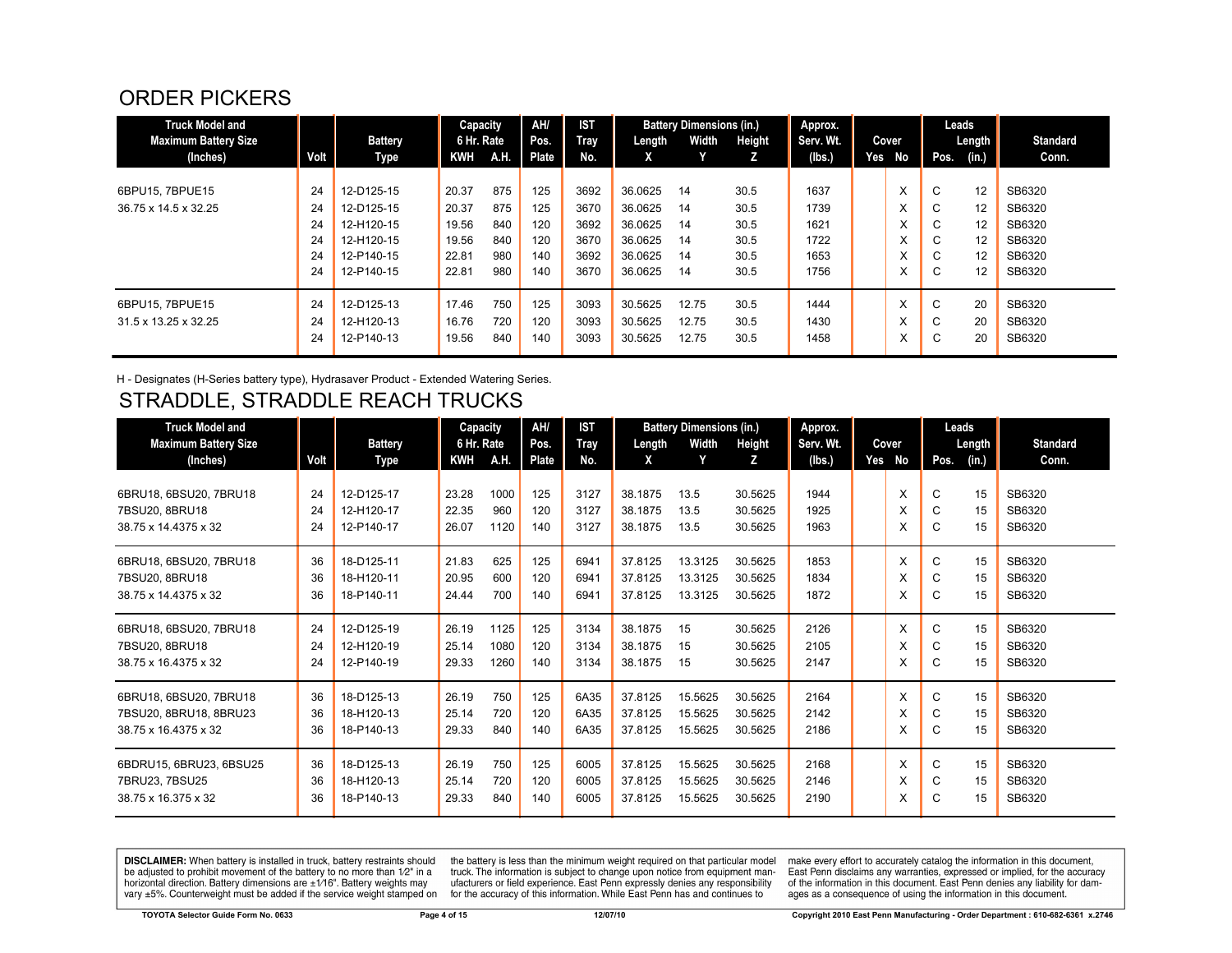#### STRADDLE, STRADDLE REACH TRUCKS (continued)

| <b>Truck Model and</b>       |      |                |    | Capacity   |      | AH/          | IST         |         | <b>Battery Dimensions (in.)</b> |               | Approx.   |   |          |              | Leads  |                 |
|------------------------------|------|----------------|----|------------|------|--------------|-------------|---------|---------------------------------|---------------|-----------|---|----------|--------------|--------|-----------------|
| <b>Maximum Battery Size</b>  |      | <b>Battery</b> |    | 6 Hr. Rate |      | Pos.         | <b>Tray</b> | Length  | Width                           | <b>Height</b> | Serv. Wt. |   | Cover    |              | Length | <b>Standard</b> |
| (Inches)                     | Volt | <b>Type</b>    |    | KWH        | A.H. | <b>Plate</b> | No.         | X       | Y                               | z             | (Ibs.)    |   | Yes No   | Pos.         | (in.)  | Conn.           |
| 6BDRU15, 6BRU23, 6BSU25      | 36   | 18-D125-17     |    | 34.92      | 1000 | 125          | 6069        | 38.1875 | 20.0625                         | 30.5625       | 2834      |   | X        | $\mathbf C$  | 15     | SB6320          |
| 7BSU25, 8BRU23               | 36   | 18-H120-17     |    | 33.52      | 960  | 120          | 6069        | 38.1875 | 20.0625                         | 30.5625       | 2806      |   | X        | C            | 15     | SB6320          |
| 38.75 x 20.9375 x 32         | 36   | 18-P140-17     |    | 39.11      | 1120 | 140          | 6069        | 38.1875 | 20.0625                         | 30.5625       | 2862      |   | X        | C            | 15     | SB6320          |
|                              |      |                |    |            |      |              |             |         |                                 |               |           |   |          |              |        |                 |
| 8BRU23, 8BDRU15              | 36   | 18-D125-15     |    | 30.56      | 875  | 125          | 6045        | 38.1875 | 17.8125                         | 30.5625       | 2486      |   | Χ        | В            | 16     | SB6320          |
| 38.75 x 18.4375 x 32         | 36   | 18-H120-15     |    | 29.33      | 840  | 120          | 6045        | 38.1875 | 17.8125                         | 30.5625       | 2461      |   | X        | B            | 16     | SB6320          |
| Min. Battery Wt. - 2300 lbs. | 36   | 18-P140-15     |    | 34.22      | 980  | 140          | 6045        | 38.1875 | 17.8125                         | 30.5625       | 2511      |   | $\times$ | B            | 16     | SB6320          |
| 6BWS11                       | 24   | (4) 8GGC2      | pm | 3.60       | 155  |              | 3800        | 25.5    | 8.5625                          | 24.5          | 340       | X |          | B            | 26     | SB6329          |
| 32.3125 x 9 x Open           | 24   | 12-D100-7      |    | 6.98       | 300  | 100          | 3514        | 31.125  | 8.5625                          | 26.1875       | 678       | X |          | B            | 21     | SB6329          |
|                              | 24   | 12-D125-7      |    | 8.73       | 375  | 125          | 3522        | 31.5    | 8.5625                          | 31.0625       | 826       | X |          | B            | 21     | SB6329          |
|                              | 24   | 12-D85-7       |    | 5.94       | 255  | 85           | 3447        | 30.5    | 8.5625                          | 23.25         | 595       | X |          | B            | 21     | SB6329          |
|                              | 24   | 12-D85-7       | cm | 5.94       | 255  | 85           | 3415        | 30.5    | 8.5625                          | 23.1875       | 606       | X |          | B            | 21     | SB6329          |
|                              | 24   | 12-H120-7      |    | 8.38       | 360  | 120          | 3522        | 31.5    | 8.5625                          | 31.0625       | 818       | X |          | B            | 21     | SB6329          |
|                              | 24   | 12-H80-7       |    | 5.59       | 240  | 80           | 3447        | 30.5    | 8.5625                          | 23.25         | 571       | X |          | B            | 21     | SB6329          |
|                              | 24   | 12-H80-7       | cm | 5.59       | 240  | 80           | 3415        | 30.5    | 8.5625                          | 23.1875       | 582       | X |          | B            | 21     | SB6329          |
|                              | 24   | 12-P140-7      |    | 9.78       | 420  | 140          | 3522        | 31.5    | 8.5625                          | 31.0625       | 834       | X |          | B            | 21     | SB6329          |
|                              | 24   | 12-P95-7       |    | 6.63       | 285  | 95           | 3447        | 30.5    | 8.5625                          | 23.25         | 601       | X |          | B            | 21     | SB6329          |
|                              | 24   | 12-P95-7       | cm | 6.63       | 285  | 95           | 3415        | 30.5    | 8.5625                          | 23.1875       | 612       | X |          | B            | 21     | SB6329          |
| 6BWC10, 6BWC15, 6BWC20       | 24   | 12-D85-11      | cm | 9.89       | 425  | 85           | 3163        | 31.375  | 12.875                          | 23.25         | 965       | X |          | B            | 21     | SB6329          |
| 6BWR15, 6BWS15, 6BWS20       | 24   | 12-H80-11      | cm | 9.31       | 400  | 80           | 3163        | 31.375  | 12.875                          | 23.25         | 926       | X |          | B            | 21     | SB6329          |
| 6WBC10                       | 24   | 12-P95-11      | cm | 11.06      | 475  | 95           | 3163        | 31.375  | 12.875                          | 23.25         | 975       | X |          | B            | 21     | SB6329          |
| 32.3125 x 13.3125 x Open     | 24   | 12-D125-13     |    | 17.46      | 750  | 125          | 3008        | 30.5625 | 12.75                           | 31.125        | 1455      | X |          | B            | 21     | SB6329          |
|                              | 24   | 12-D85-13      |    | 11.87      | 510  | 85           | 3019        | 30.5625 | 12.75                           | 23.25         | 1049      | X |          | B            | 21     | SB6329          |
|                              | 24   | 12-H120-13     |    | 16.76      | 720  | 120          | 3008        | 30.5625 | 12.75                           | 31.125        | 1440      | X |          | B            | 21     | SB6329          |
|                              | 24   | 12-H80-13      |    | 11.17      | 480  | 80           | 3019        | 30.5625 | 12.75                           | 23.25         | 1007      | X |          | B            | 21     | SB6329          |
|                              | 24   | 12-P140-13     |    | 19.56      | 840  | 140          | 3008        | 30.5625 | 12.75                           | 31.125        | 1470      | X |          | B            | 21     | SB6329          |
|                              | 24   | 12-P95-13      |    | 13.27      | 570  | 95           | 3019        | 30.5625 | 12.75                           | 23.25         | 1059      | X |          | B            | 21     | SB6329          |
| 7BDRU15, 8BDRU15             | 36   | 18-D125-13     |    | 26.19      | 750  | 125          | 6005        | 37.8125 | 15.5625                         | 30.5625       | 2168      |   | Χ        | C            | 15     | SB6320          |
| 38.75 x 16.4375 x 32         | 36   | 18-H120-13     |    | 25.14      | 720  | 120          | 6005        | 37.8125 | 15.5625                         | 30.5625       | 2146      |   | X        | C            | 15     | SB6320          |
|                              | 36   | 18-P140-13     |    | 29.33      | 840  | 140          | 6005        | 37.8125 | 15.5625                         | 30.5625       | 2190      |   | X        | $\mathsf{C}$ | 15     | SB6320          |
| 7BDRU15, 8BDRU15             | 36   | 18-D125-17     |    | 34.92      | 1000 | 125          | 6069        | 38.1875 | 20.0625                         | 30.5625       | 2834      |   | Χ        | C            | 15     | SB6320          |
| 38.75 x 20.9375 x 32         | 36   | 18-H120-17     |    | 33.52      | 960  | 120          | 6069        | 38.1875 | 20.0625                         | 30.5625       | 2806      |   | X        | C            | 15     | SB6320          |
|                              | 36   | 18-P140-17     |    | 39.11      | 1120 | 140          | 6069        | 38.1875 | 20.0625                         | 30.5625       | 2862      |   | X        | C            | 15     | SB6320          |
|                              |      |                |    |            |      |              |             |         |                                 |               |           |   |          |              |        |                 |

cm - Charge-mate includes on board charger

pm - Powr-mate includes on board charger

**DISCLAIMER:** When battery is installed in truck, battery restraints should be adjusted to prohibit movement of the battery to no more than  $12^v$  in a horizontal direction. Battery dimensions are  $\pm 1/16^v$ . Battery wei

the battery is less than the minimum weight required on that particular model<br>truck. The information is subject to change upon notice from equipment manufacturers or field experience. East Penn expressly denies any responsibility for the accuracy of this information. While East Penn has and continues to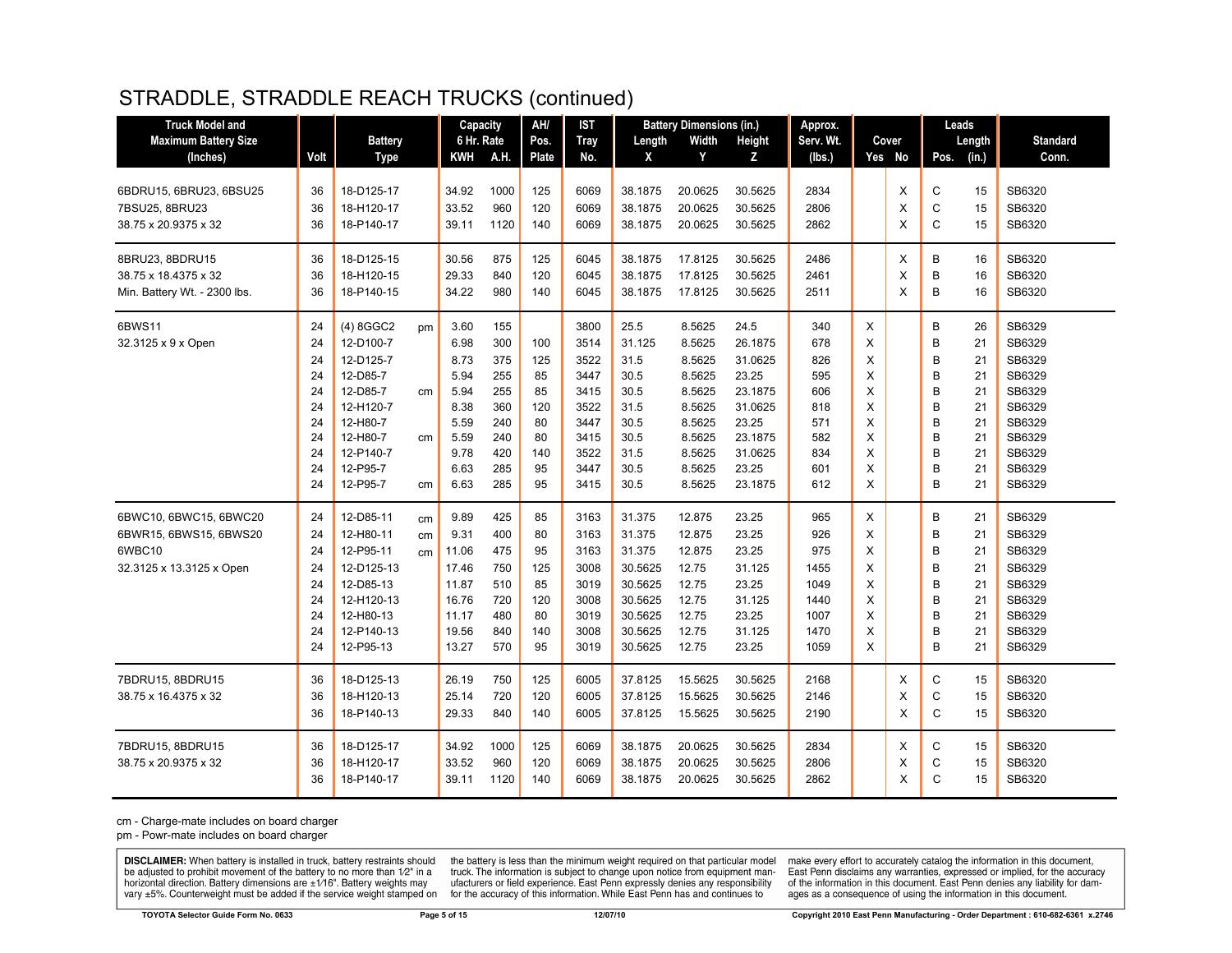#### STAND-UP RIDERS

| <b>Truck Model and</b>      |      |                | Capacity   |      | AH/   | <b>IST</b> |         | <b>Battery Dimensions (in.)</b> |         | Approx.   |          | Leads |        |                 |
|-----------------------------|------|----------------|------------|------|-------|------------|---------|---------------------------------|---------|-----------|----------|-------|--------|-----------------|
| <b>Maximum Battery Size</b> |      | <b>Battery</b> | 6 Hr. Rate |      | Pos.  | Tray       | Length  | Width                           | Height  | Serv. Wt. | Cover    |       | Length | <b>Standard</b> |
| (Inches)                    | Volt | Type           | <b>KWH</b> | A.H. | Plate | No.        | X       | Y                               | z       | (lbs.)    | Yes No   | Pos.  | (in.)  | Conn.           |
| 6BNCU15, 6BNCU18            | 36   | 18-D125-13     | 26.19      | 750  | 125   | 6005       | 37.8125 | 15.5625                         | 30.5625 | 2168      | X        | D     | 9      | SB6320          |
| 38.75 x 16.125 x 31.5       | 36   | 18-H120-13     | 25.14      | 720  | 120   | 6005       | 37.8125 | 15.5625                         | 30.5625 | 2146      | X        | D     | 9      | SB6320          |
|                             | 36   | 18-P140-13     | 29.33      | 840  | 140   | 6005       | 37.8125 | 15.5625                         | 30.5625 | 2190      | X        | D     | 9      | SB6320          |
|                             |      |                |            |      |       |            |         |                                 |         |           |          |       |        |                 |
| 6BNCU17, 6BNCU19            | 36   | 18-D125-15     | 30.56      | 875  | 125   | 6045       | 38.1875 | 17.8125                         | 30.5625 | 2486      | $\times$ | D     | 9      | SB6320          |
| 38.8125 x 18.125 x 31.5     | 36   | 18-H120-15     | 29.33      | 840  | 120   | 6045       | 38.1875 | 17.8125                         | 30.5625 | 2461      | X        | D     | 9      | SB6320          |
|                             | 36   | 18-P140-15     | 34.22      | 980  | 140   | 6045       | 38.1875 | 17.8125                         | 30.5625 | 2511      | X        | D     | 9      | SB6320          |
| 6BNCU20, 6BNCU23            | 36   | 18-D125-17     | 34.92      | 1000 | 125   | 6069       | 38.1875 | 20.0625                         | 30.5625 | 2834      | $\times$ | D     | 9      | SB6320          |
| 6BNCU25, 6BNCU28            | 36   | 18-H120-17     | 33.52      | 960  | 120   | 6069       | 38.1875 | 20.0625                         | 30.5625 | 2806      | X        | D     | 9      | SB6320          |
| 6BNCU30, 6BVNCU13           | 36   | 18-P140-17     | 39.11      | 1120 | 140   | 6069       | 38.1875 | 20.0625                         | 30.5625 | 2862      | X        | D     | 9      | SB6320          |
| 38.875 x 20.75 x 31.5       |      |                |            |      |       |            |         |                                 |         |           |          |       |        |                 |
| 7BNCU15, 7BNCU18            | 36   | 18-D125-15     | 30.56      | 875  | 125   | 6045       | 38.1875 | 17.8125                         | 30.5625 | 2486      | $\times$ | D     | 16     | SB6320          |
| 38.5 x 18.5 x 32.3125       | 36   | 18-H120-15     | 29.33      | 840  | 120   | 6045       | 38.1875 | 17.8125                         | 30.5625 | 2461      | X        | D     | 16     | SB6320          |
|                             | 36   | 18-P140-15     | 34.22      | 980  | 140   | 6045       | 38.1875 | 17.8125                         | 30.5625 | 2511      | X        | D     | 16     | SB6320          |
| 7BNCU20                     | 36   | 18-D125-17     | 34.92      | 1000 | 125   | 6069       | 38.1875 | 20.0625                         | 30.5625 | 2834      | X        | D     | 16     | SB6320          |
| 38.5 x 21.25 x 32.3125      | 36   | 18-H120-17     | 33.52      | 960  | 120   | 6069       | 38.1875 | 20.0625                         | 30.5625 | 2806      | X        | D     | 16     | SB6320          |
|                             | 36   | 18-P140-17     | 39.11      | 1120 | 140   | 6069       | 38.1875 | 20.0625                         | 30.5625 | 2862      | X        | D     | 16     | SB6320          |
| 7BNCU25                     | 36   | 18-D125-17     | 34.92      | 1000 | 125   | 6069       | 38.1875 | 20.0625                         | 30.5625 | 2834      | X        | D     | 16     | SB6320          |
| 38.5 x 23.75 x 32.3125      | 36   | 18-H120-17     | 33.52      | 960  | 120   | 6069       | 38.1875 | 20.0625                         | 30.5625 | 2806      | X        | D     | 16     | SB6320          |
|                             | 36   | 18-P140-17     | 39.11      | 1120 | 140   | 6069       | 38.1875 | 20.0625                         | 30.5625 | 2862      | X        | D     | 16     | SB6320          |

H - Designates (H-Series battery type), Hydrasaver Product - Extended Watering Series.

**DISCLAIMER:** When battery is installed in truck, battery restraints should be adjusted to prohibit movement of the battery to no more than  $1/2$ " in a horizontal direction. Battery dimensions are  $\pm 1/16$ ". Battery weig

the battery is less than the minimum weight required on that particular model<br>truck. The information is subject to change upon notice from equipment manufacturers or field experience. East Penn expressly denies any responsibility for the accuracy of this information. While East Penn has and continues to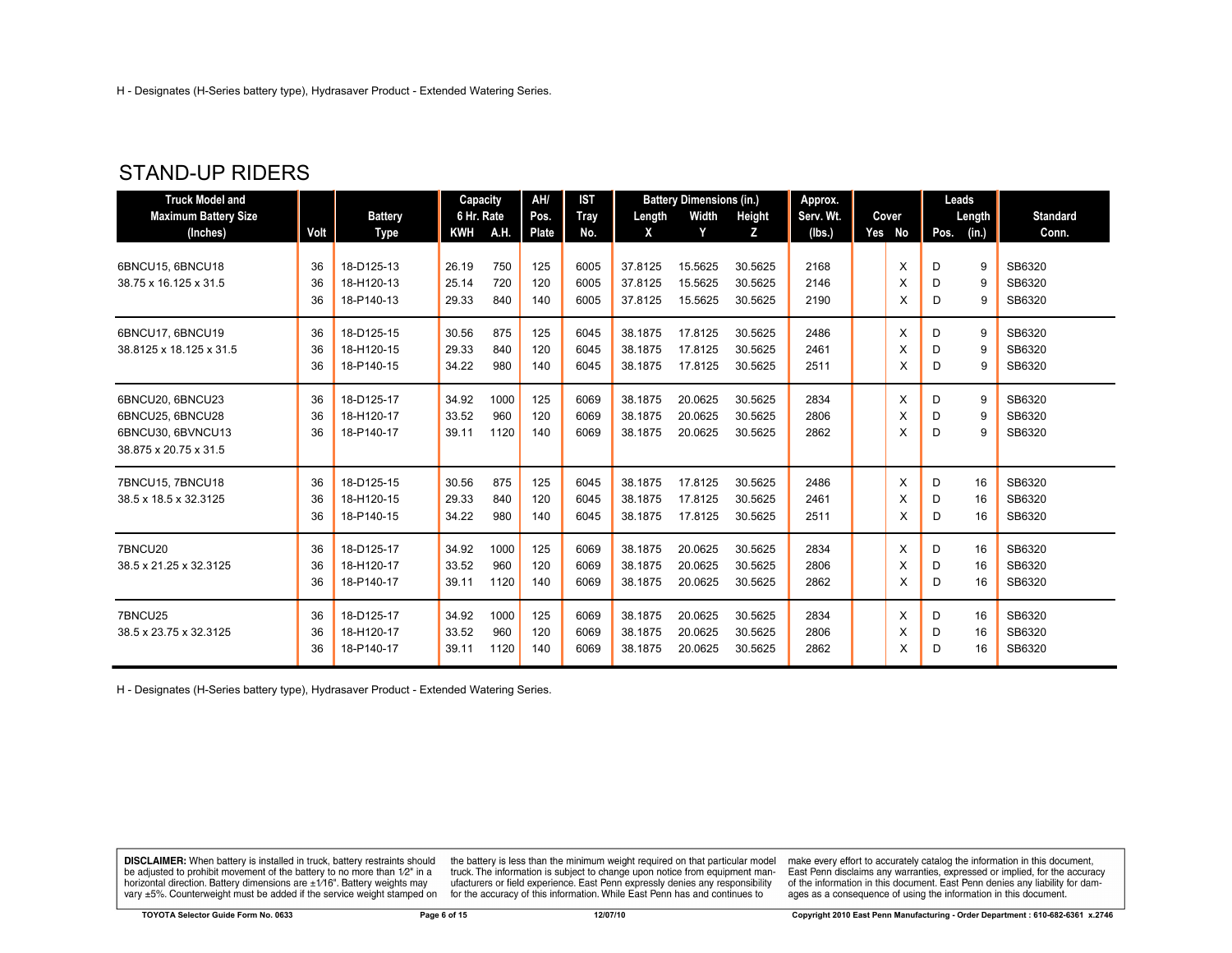#### SIT DOWN RIDERS

| <b>Truck Model and</b>                                                |                                                    |                                                                                                                                     | Capacity                                                                      |                                                                   | AH/                                                | IST                                                                  |                                                                                                 | <b>Battery Dimensions (in.)</b>                                                                 |                                                                                                 | Approx.                                                              |                                           | Leads                                     |                                                    |                                                                                        |
|-----------------------------------------------------------------------|----------------------------------------------------|-------------------------------------------------------------------------------------------------------------------------------------|-------------------------------------------------------------------------------|-------------------------------------------------------------------|----------------------------------------------------|----------------------------------------------------------------------|-------------------------------------------------------------------------------------------------|-------------------------------------------------------------------------------------------------|-------------------------------------------------------------------------------------------------|----------------------------------------------------------------------|-------------------------------------------|-------------------------------------------|----------------------------------------------------|----------------------------------------------------------------------------------------|
| <b>Maximum Battery Size</b>                                           |                                                    | <b>Battery</b>                                                                                                                      | 6 Hr. Rate                                                                    |                                                                   | Pos.                                               | <b>Tray</b>                                                          | Length                                                                                          | Width                                                                                           | Height                                                                                          | Serv. Wt.                                                            | Cover                                     | Length                                    |                                                    | <b>Standard</b>                                                                        |
| (Inches)                                                              | Volt                                               | <b>Type</b>                                                                                                                         | KWH                                                                           | A.H.                                                              | Plate                                              | No.                                                                  | X                                                                                               | Y                                                                                               | Z                                                                                               | (lbs.)                                                               | Yes No                                    | Pos.                                      | (in.)                                              | Conn.                                                                                  |
| 2FBE10, 2FBE13, 5FBE10<br>5FBE13<br>36.5 x 17.6875 x 23.75            | 24<br>24<br>24                                     | 12-D85-15<br>12-H80-15<br>12-P95-15                                                                                                 | 13.85<br>13.04<br>15.48                                                       | 595<br>560<br>665                                                 | 85<br>80<br>95                                     | 3056<br>3056<br>3056                                                 | 35.0625<br>35.0625<br>35.0625                                                                   | 12.875<br>12.875<br>12.875                                                                      | 22.625<br>22.625<br>22.625                                                                      | 1178<br>1131<br>1190                                                 | X<br>X<br>X                               | B<br>В<br>B                               | 12<br>12<br>12                                     | SB6320<br>SB6320<br>SB6320                                                             |
| 2FBE10, 2FBE13, 5FBE10<br>5FBE13<br>36.5 x 17.6875 x 23.75            | 36<br>36<br>36                                     | 18-D85-11<br>18-H80-11<br>18-P95-11                                                                                                 | 14.84<br>13.97<br>16.59                                                       | 425<br>400<br>475                                                 | 85<br>80<br>95                                     | 6038<br>6038<br>6038                                                 | 31.5<br>31.5<br>31.5                                                                            | 17.4375<br>17.4375<br>17.4375                                                                   | 22.625<br>22.625<br>22.625                                                                      | 1319<br>1266<br>1332                                                 | X<br>X<br>X                               | B<br>B<br>B                               | 12<br>12<br>12                                     | SB6320<br>SB6320<br>SB6320                                                             |
| 2FBE10, 2FBE13, 5FBE10<br>5FBE13<br>36.5 x 17.6875 x 23.75            | 48<br>48<br>48                                     | 24-D85-9<br>24-H80-9<br>24-P95-9                                                                                                    | 15.83<br>14.90<br>17.69                                                       | 340<br>320<br>380                                                 | 85<br>80<br>95                                     | 7513<br>7513<br>7513                                                 | 36<br>36<br>36                                                                                  | 17.25<br>17.25<br>17.25                                                                         | 22.625<br>22.625<br>22.625                                                                      | 1435<br>1378<br>1449                                                 | X<br>X<br>X                               | B<br>B<br>B                               | 12<br>12<br>12                                     | SB6320<br>SB6320<br>SB6320                                                             |
| 2FBE15, 2FBE18, 5FBE15<br>5FBE18, 5FBE20<br>39.1875 x 21.6875 x 23.75 | 24<br>24<br>24<br>24<br>24<br>24<br>24<br>24<br>24 | 12-D85-23<br>12-H80-23<br>12-P95-23<br>12-D85-25<br>12-H80-25<br>12-P95-25<br>12-D85-27<br>12-H80-27<br>12-P95-27                   | 21.77<br>20.49<br>24.33<br>23.75<br>22.35<br>26.54<br>25.72<br>24.21<br>28.75 | 935<br>880<br>1045<br>1020<br>960<br>1140<br>1105<br>1040<br>1235 | 85<br>80<br>95<br>85<br>80<br>95<br>85<br>80<br>95 | 3077<br>3077<br>3077<br>3090<br>3090<br>3090<br>3149<br>3149<br>3149 | 35.6875<br>35.6875<br>35.6875<br>38.6875<br>38.6875<br>38.6875<br>38.1875<br>38.1875<br>38.1875 | 19.3125<br>19.3125<br>19.3125<br>19.5625<br>19.5625<br>19.5625<br>21<br>21<br>21                | 22.6875<br>22.6875<br>22.6875<br>22.6875<br>22.6875<br>22.6875<br>22.6875<br>22.6875<br>22.6875 | 1825<br>1752<br>1843<br>1971<br>1892<br>1991<br>2116<br>2031<br>2137 | X<br>X<br>X<br>X<br>X<br>X<br>X<br>X<br>X | B<br>B<br>B<br>B<br>B<br>B<br>B<br>B<br>B | 12<br>12<br>12<br>12<br>12<br>12<br>12<br>12<br>12 | SB6320<br>SB6320<br>SB6320<br>SB6320<br>SB6320<br>SB6320<br>SB6320<br>SB6320<br>SB6320 |
| 2FBE15, 2FBE18, 5FBE15<br>5FBE18, 5FBE20<br>39.1875 x 21.6875 x 23.75 | 36<br>36<br>36                                     | 18-D85-17<br>18-H80-17<br>18-P95-17                                                                                                 | 23.75<br>22.35<br>26.54                                                       | 680<br>640<br>760                                                 | 85<br>80<br>95                                     | 6015<br>6015<br>6015                                                 | 38.1875<br>38.1875<br>38.1875                                                                   | 20.0625<br>20.0625<br>20.0625                                                                   | 22.6875<br>22.6875<br>22.6875                                                                   | 2045<br>1963<br>2065                                                 | X<br>X<br>X                               | B<br>B<br>B                               | 12<br>12<br>12                                     | SB6320<br>SB6320<br>SB6320                                                             |
| 2FBE15, 2FBE18, 5FBE15<br>5FBE18, 5FBE20<br>39.1875 x 21.6875 x 23.75 | 48<br>48<br>48<br>48<br>48<br>48<br>48<br>48<br>48 | 24-D85-11<br>24-H80-11<br>24-P95-11<br>24-D85-13<br>sp<br>24-D85-13<br>24-H80-13<br>sp<br>24-H80-13<br>24-P95-13<br>sp<br>24-P95-13 | 19.79<br>18.62<br>22.12<br>23.75<br>23.75<br>22.35<br>22.35<br>26.54<br>26.54 | 425<br>400<br>475<br>510<br>510<br>480<br>480<br>570<br>570       | 85<br>80<br>95<br>85<br>85<br>80<br>80<br>95<br>95 | 7158<br>7158<br>7158<br>7390<br>7017<br>7390<br>7017<br>7390<br>7017 | 37.8125<br>37.8125<br>37.8125<br>38.375<br>37.8125<br>38.375<br>37.8125<br>38.375<br>37.8125    | 17.5625<br>17.5625<br>17.5625<br>21.1875<br>20.5625<br>21.1875<br>20.5625<br>21.1875<br>20.5625 | 22.6875<br>22.6875<br>22.6875<br>25.125<br>22.6875<br>25.125<br>22.6875<br>25.125<br>22.6875    | 1730<br>1661<br>1747<br>2064<br>2030<br>1981<br>1949<br>2085<br>2050 | Х<br>X<br>X<br>X<br>X<br>X<br>X<br>X<br>X | В<br>B<br>B<br>B<br>B<br>B<br>B<br>B<br>B | 12<br>12<br>12<br>12<br>12<br>12<br>12<br>12<br>12 | SB6320<br>SB6320<br>SB6320<br>SB6320<br>SB6320<br>SB6320<br>SB6320<br>SB6320<br>SB6320 |
| 2FB7, 2FB9<br>26 x 18.5 x 17.5                                        | 24                                                 | 12-D45-15                                                                                                                           | 7.33                                                                          | 315                                                               | 45                                                 | 3131                                                                 | 25.5625                                                                                         | 17.5625                                                                                         | 14.8125                                                                                         | 674                                                                  | х                                         | Α                                         | 15                                                 | SB6325                                                                                 |

**DISCLAIMER:** When battery is installed in truck, battery restraints should be adjusted to prohibit movement of the battery to no more than  $1/2$ " in a horizontal direction. Battery dimensions are  $\pm 1/16$ ". Battery weig

the battery is less than the minimum weight required on that particular model<br>truck. The information is subject to change upon notice from equipment man-<br>ufacturers or field experience. East Penn expressly denies any respo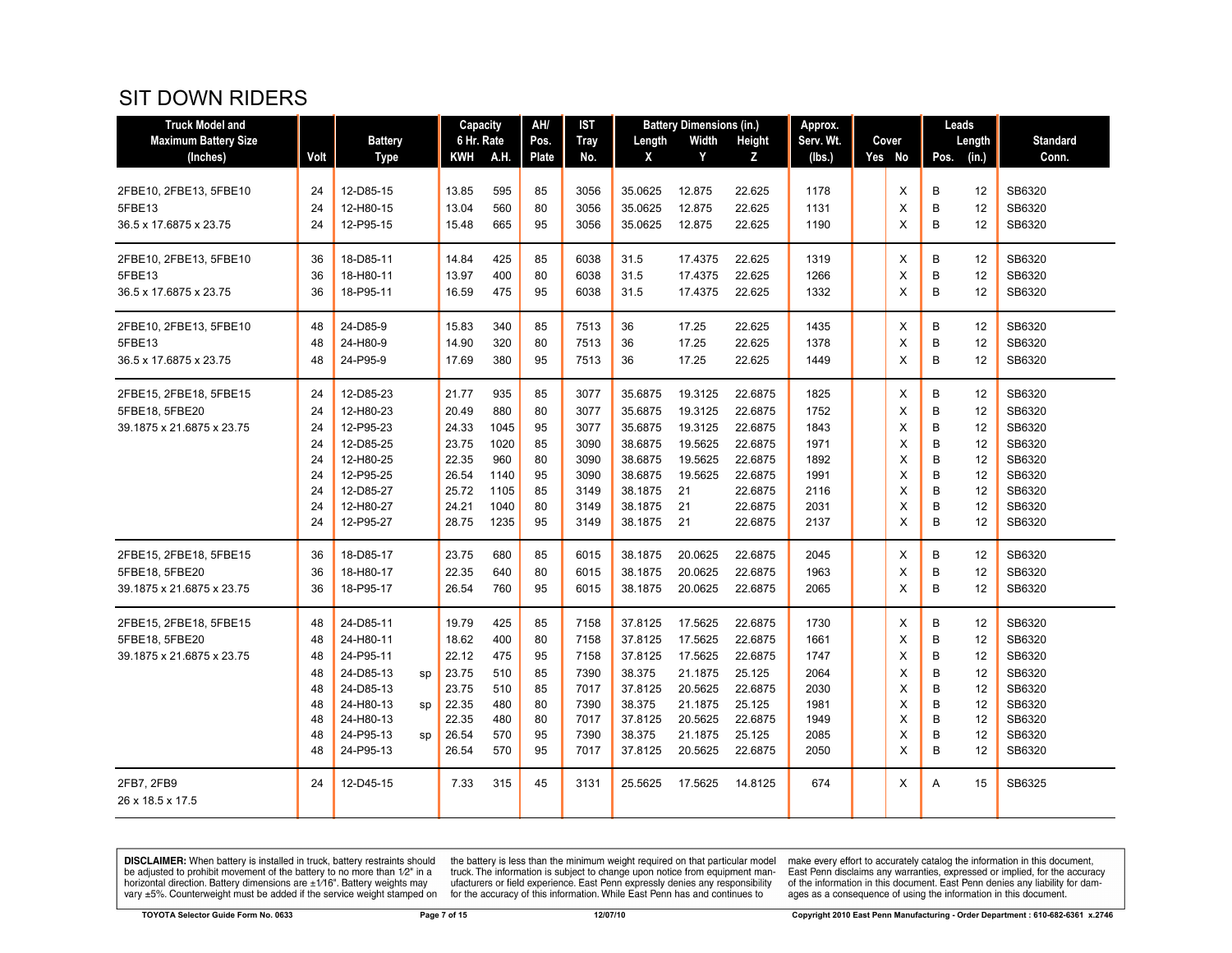| <b>Maximum Battery Size</b><br><b>Battery</b><br>6 Hr. Rate<br><b>Tray</b><br>Width<br>Height<br>Serv. Wt.<br><b>Standard</b><br>Pos.<br>Cover<br>Length<br>Length<br>A.H.<br>(Inches)<br>Volt<br><b>Type</b><br><b>KWH</b><br><b>Plate</b><br>No.<br>X<br>Y<br>Z<br>Yes No<br>Pos.<br>(in.)<br>Conn.<br>(Ibs.)<br>18-D85-21<br>850<br>85<br>2466<br>В<br>SB6320<br>FBA10, FBA15<br>36<br>29.68<br>6010<br>38.1875<br>24.5625<br>22.6875<br>Х<br>15<br>18-H80-21<br>27.94<br>2367<br>B<br>SB6320<br>39.375 x 26.25 x 22.75<br>800<br>80<br>6010<br>38.1875<br>24.5625<br>22.6875<br>X<br>15<br>36<br>B<br>18-P95-21<br>33.17<br>95<br>38.1875<br>24.5625<br>2491<br>X<br>SB6320<br>36<br>950<br>6010<br>22.6875<br>15<br>FBA10, FBA15<br>24-D85-15<br>27.70<br>595<br>2332<br>В<br>SB6320<br>48<br>85<br>7031<br>38.1875<br>23.5625<br>22.6875<br>X<br>15<br>26.07<br>2239<br>B<br>SB6320<br>39.375 x 26.25 x 22.75<br>24-H80-15<br>560<br>7031<br>38.1875<br>23.5625<br>22.6875<br>X<br>48<br>80<br>15<br>В<br>24-P95-15<br>30.96<br>665<br>38.1875<br>23.5625<br>2355<br>X<br>SB6320<br>48<br>95<br>7031<br>22.6875<br>15<br>FBA20, FBA25<br>18-D85-25<br>1020<br>6030<br>29.1875<br>2924<br>В<br>SB6320<br>36<br>35.62<br>85<br>38.1875<br>22.6875<br>X<br>15<br>18-H80-25<br>33.52<br>960<br>6030<br>38.1875<br>29.1875<br>2807<br>В<br>SB6320<br>39.6875 x 31.75 x 22.75<br>36<br>80<br>22.6875<br>X<br>15<br>2953<br>B<br>SB6320<br>18-P95-25<br>39.81<br>95<br>6030<br>38.1875<br>29.1875<br>22.6875<br>X<br>36<br>1140<br>15<br>B<br>18-D85-27<br>1105<br>6026<br>38.1875<br>31.4375<br>22.6875<br>3144<br>SB6320<br>36<br>38.59<br>85<br>X<br>15<br>36<br>1040<br>X<br>B<br>15<br>SB6320<br>18-H80-27<br>36.32<br>80<br>6026<br>38.1875<br>31.4375<br>22.6875<br>3018<br>B<br>36<br>18-P95-27<br>1235<br>95<br>38.1875<br>31.4375<br>3175<br>15<br>SB6320<br>43.13<br>6026<br>22.6875<br>X<br>FBA20, FBA25<br>24-D85-19<br>765<br>7003<br>29.6875<br>2984<br>SB6320<br>48<br>35.62<br>85<br>38.1875<br>22.6875<br>X<br>В<br>15<br>720<br>B<br>SB6320<br>24-H80-19<br>33.52<br>80<br>7003<br>38.1875<br>29.6875<br>22.6875<br>2865<br>X<br>15<br>39.6875 x 31.75 x 22.75<br>48<br>24-P95-19<br>29.6875<br>3014<br>B<br>SB6320<br>48<br>39.81<br>855<br>95<br>7003<br>38.1875<br>22.6875<br>X<br>15<br>FBA20. FBA25<br>36-D85-13<br>8002<br>3059<br>SB6320 |
|-------------------------------------------------------------------------------------------------------------------------------------------------------------------------------------------------------------------------------------------------------------------------------------------------------------------------------------------------------------------------------------------------------------------------------------------------------------------------------------------------------------------------------------------------------------------------------------------------------------------------------------------------------------------------------------------------------------------------------------------------------------------------------------------------------------------------------------------------------------------------------------------------------------------------------------------------------------------------------------------------------------------------------------------------------------------------------------------------------------------------------------------------------------------------------------------------------------------------------------------------------------------------------------------------------------------------------------------------------------------------------------------------------------------------------------------------------------------------------------------------------------------------------------------------------------------------------------------------------------------------------------------------------------------------------------------------------------------------------------------------------------------------------------------------------------------------------------------------------------------------------------------------------------------------------------------------------------------------------------------------------------------------------------------------------------------------------------------------------------------------------------------------------------------------------------------------------------------------------------------------------------------------------------------------------------------------------------------------------------------|
|                                                                                                                                                                                                                                                                                                                                                                                                                                                                                                                                                                                                                                                                                                                                                                                                                                                                                                                                                                                                                                                                                                                                                                                                                                                                                                                                                                                                                                                                                                                                                                                                                                                                                                                                                                                                                                                                                                                                                                                                                                                                                                                                                                                                                                                                                                                                                                   |
|                                                                                                                                                                                                                                                                                                                                                                                                                                                                                                                                                                                                                                                                                                                                                                                                                                                                                                                                                                                                                                                                                                                                                                                                                                                                                                                                                                                                                                                                                                                                                                                                                                                                                                                                                                                                                                                                                                                                                                                                                                                                                                                                                                                                                                                                                                                                                                   |
|                                                                                                                                                                                                                                                                                                                                                                                                                                                                                                                                                                                                                                                                                                                                                                                                                                                                                                                                                                                                                                                                                                                                                                                                                                                                                                                                                                                                                                                                                                                                                                                                                                                                                                                                                                                                                                                                                                                                                                                                                                                                                                                                                                                                                                                                                                                                                                   |
|                                                                                                                                                                                                                                                                                                                                                                                                                                                                                                                                                                                                                                                                                                                                                                                                                                                                                                                                                                                                                                                                                                                                                                                                                                                                                                                                                                                                                                                                                                                                                                                                                                                                                                                                                                                                                                                                                                                                                                                                                                                                                                                                                                                                                                                                                                                                                                   |
|                                                                                                                                                                                                                                                                                                                                                                                                                                                                                                                                                                                                                                                                                                                                                                                                                                                                                                                                                                                                                                                                                                                                                                                                                                                                                                                                                                                                                                                                                                                                                                                                                                                                                                                                                                                                                                                                                                                                                                                                                                                                                                                                                                                                                                                                                                                                                                   |
|                                                                                                                                                                                                                                                                                                                                                                                                                                                                                                                                                                                                                                                                                                                                                                                                                                                                                                                                                                                                                                                                                                                                                                                                                                                                                                                                                                                                                                                                                                                                                                                                                                                                                                                                                                                                                                                                                                                                                                                                                                                                                                                                                                                                                                                                                                                                                                   |
|                                                                                                                                                                                                                                                                                                                                                                                                                                                                                                                                                                                                                                                                                                                                                                                                                                                                                                                                                                                                                                                                                                                                                                                                                                                                                                                                                                                                                                                                                                                                                                                                                                                                                                                                                                                                                                                                                                                                                                                                                                                                                                                                                                                                                                                                                                                                                                   |
|                                                                                                                                                                                                                                                                                                                                                                                                                                                                                                                                                                                                                                                                                                                                                                                                                                                                                                                                                                                                                                                                                                                                                                                                                                                                                                                                                                                                                                                                                                                                                                                                                                                                                                                                                                                                                                                                                                                                                                                                                                                                                                                                                                                                                                                                                                                                                                   |
|                                                                                                                                                                                                                                                                                                                                                                                                                                                                                                                                                                                                                                                                                                                                                                                                                                                                                                                                                                                                                                                                                                                                                                                                                                                                                                                                                                                                                                                                                                                                                                                                                                                                                                                                                                                                                                                                                                                                                                                                                                                                                                                                                                                                                                                                                                                                                                   |
|                                                                                                                                                                                                                                                                                                                                                                                                                                                                                                                                                                                                                                                                                                                                                                                                                                                                                                                                                                                                                                                                                                                                                                                                                                                                                                                                                                                                                                                                                                                                                                                                                                                                                                                                                                                                                                                                                                                                                                                                                                                                                                                                                                                                                                                                                                                                                                   |
|                                                                                                                                                                                                                                                                                                                                                                                                                                                                                                                                                                                                                                                                                                                                                                                                                                                                                                                                                                                                                                                                                                                                                                                                                                                                                                                                                                                                                                                                                                                                                                                                                                                                                                                                                                                                                                                                                                                                                                                                                                                                                                                                                                                                                                                                                                                                                                   |
|                                                                                                                                                                                                                                                                                                                                                                                                                                                                                                                                                                                                                                                                                                                                                                                                                                                                                                                                                                                                                                                                                                                                                                                                                                                                                                                                                                                                                                                                                                                                                                                                                                                                                                                                                                                                                                                                                                                                                                                                                                                                                                                                                                                                                                                                                                                                                                   |
|                                                                                                                                                                                                                                                                                                                                                                                                                                                                                                                                                                                                                                                                                                                                                                                                                                                                                                                                                                                                                                                                                                                                                                                                                                                                                                                                                                                                                                                                                                                                                                                                                                                                                                                                                                                                                                                                                                                                                                                                                                                                                                                                                                                                                                                                                                                                                                   |
|                                                                                                                                                                                                                                                                                                                                                                                                                                                                                                                                                                                                                                                                                                                                                                                                                                                                                                                                                                                                                                                                                                                                                                                                                                                                                                                                                                                                                                                                                                                                                                                                                                                                                                                                                                                                                                                                                                                                                                                                                                                                                                                                                                                                                                                                                                                                                                   |
|                                                                                                                                                                                                                                                                                                                                                                                                                                                                                                                                                                                                                                                                                                                                                                                                                                                                                                                                                                                                                                                                                                                                                                                                                                                                                                                                                                                                                                                                                                                                                                                                                                                                                                                                                                                                                                                                                                                                                                                                                                                                                                                                                                                                                                                                                                                                                                   |
|                                                                                                                                                                                                                                                                                                                                                                                                                                                                                                                                                                                                                                                                                                                                                                                                                                                                                                                                                                                                                                                                                                                                                                                                                                                                                                                                                                                                                                                                                                                                                                                                                                                                                                                                                                                                                                                                                                                                                                                                                                                                                                                                                                                                                                                                                                                                                                   |
|                                                                                                                                                                                                                                                                                                                                                                                                                                                                                                                                                                                                                                                                                                                                                                                                                                                                                                                                                                                                                                                                                                                                                                                                                                                                                                                                                                                                                                                                                                                                                                                                                                                                                                                                                                                                                                                                                                                                                                                                                                                                                                                                                                                                                                                                                                                                                                   |
|                                                                                                                                                                                                                                                                                                                                                                                                                                                                                                                                                                                                                                                                                                                                                                                                                                                                                                                                                                                                                                                                                                                                                                                                                                                                                                                                                                                                                                                                                                                                                                                                                                                                                                                                                                                                                                                                                                                                                                                                                                                                                                                                                                                                                                                                                                                                                                   |
| 72<br>35.62<br>510<br>85<br>37.8125<br>30.6875<br>22.6875<br>X<br>В<br>15                                                                                                                                                                                                                                                                                                                                                                                                                                                                                                                                                                                                                                                                                                                                                                                                                                                                                                                                                                                                                                                                                                                                                                                                                                                                                                                                                                                                                                                                                                                                                                                                                                                                                                                                                                                                                                                                                                                                                                                                                                                                                                                                                                                                                                                                                         |
| B<br>72<br>36-H80-13<br>33.52<br>480<br>80<br>8002<br>37.8125<br>30.6875<br>22.6875<br>2937<br>X<br>15<br>SB6320<br>39.6875 x 31.75 x 22.75                                                                                                                                                                                                                                                                                                                                                                                                                                                                                                                                                                                                                                                                                                                                                                                                                                                                                                                                                                                                                                                                                                                                                                                                                                                                                                                                                                                                                                                                                                                                                                                                                                                                                                                                                                                                                                                                                                                                                                                                                                                                                                                                                                                                                       |
| 36-P95-13<br>30.6875<br>3090<br>B<br>SB6320<br>72<br>39.81<br>570<br>95<br>8002<br>37.8125<br>22.6875<br>X<br>15                                                                                                                                                                                                                                                                                                                                                                                                                                                                                                                                                                                                                                                                                                                                                                                                                                                                                                                                                                                                                                                                                                                                                                                                                                                                                                                                                                                                                                                                                                                                                                                                                                                                                                                                                                                                                                                                                                                                                                                                                                                                                                                                                                                                                                                  |
| 4945<br>SB6320<br><b>FBA30</b><br>36-D85-21<br>59.36<br>850<br>85<br>8088<br>48.6875<br>38.1875<br>22.6875<br>X<br>В<br>72<br>21                                                                                                                                                                                                                                                                                                                                                                                                                                                                                                                                                                                                                                                                                                                                                                                                                                                                                                                                                                                                                                                                                                                                                                                                                                                                                                                                                                                                                                                                                                                                                                                                                                                                                                                                                                                                                                                                                                                                                                                                                                                                                                                                                                                                                                  |
| 4747<br>50.6875 x 40.875 x 22.75<br>36-H80-21<br>55.87<br>800<br>80<br>8088<br>48.6875<br>38.1875<br>22.6875<br>В<br>21<br>SB6320<br>72<br>Х                                                                                                                                                                                                                                                                                                                                                                                                                                                                                                                                                                                                                                                                                                                                                                                                                                                                                                                                                                                                                                                                                                                                                                                                                                                                                                                                                                                                                                                                                                                                                                                                                                                                                                                                                                                                                                                                                                                                                                                                                                                                                                                                                                                                                      |
| 36-P95-21<br>4994<br>B<br>21<br>SB6320<br>72<br>66.35<br>950<br>95<br>8088<br>48.6875<br>38.1875<br>22.6875<br>X                                                                                                                                                                                                                                                                                                                                                                                                                                                                                                                                                                                                                                                                                                                                                                                                                                                                                                                                                                                                                                                                                                                                                                                                                                                                                                                                                                                                                                                                                                                                                                                                                                                                                                                                                                                                                                                                                                                                                                                                                                                                                                                                                                                                                                                  |
| SB6320<br>2FBCA10, 2FBCA13<br>18-D85-15<br>20.78<br>595<br>85<br>6004<br>31.9375<br>23.5625<br>22.6875<br>1811<br>X<br>В<br>36<br>18                                                                                                                                                                                                                                                                                                                                                                                                                                                                                                                                                                                                                                                                                                                                                                                                                                                                                                                                                                                                                                                                                                                                                                                                                                                                                                                                                                                                                                                                                                                                                                                                                                                                                                                                                                                                                                                                                                                                                                                                                                                                                                                                                                                                                              |
| 1739<br>18-H80-15<br>19.56<br>560<br>80<br>6004<br>31.9375<br>23.5625<br>22.6875<br>B<br>18<br>SB6320<br>2FBCA15, 5FBC13, 5FBC15<br>36<br>Х                                                                                                                                                                                                                                                                                                                                                                                                                                                                                                                                                                                                                                                                                                                                                                                                                                                                                                                                                                                                                                                                                                                                                                                                                                                                                                                                                                                                                                                                                                                                                                                                                                                                                                                                                                                                                                                                                                                                                                                                                                                                                                                                                                                                                       |
| 18-P95-15<br>665<br>23.5625<br>1829<br>B<br>SB6320<br>34.5625 x 26.75 x 23.375<br>36<br>23.22<br>95<br>6004<br>31.9375<br>22.6875<br>X<br>18                                                                                                                                                                                                                                                                                                                                                                                                                                                                                                                                                                                                                                                                                                                                                                                                                                                                                                                                                                                                                                                                                                                                                                                                                                                                                                                                                                                                                                                                                                                                                                                                                                                                                                                                                                                                                                                                                                                                                                                                                                                                                                                                                                                                                      |
| B<br>18-D85-17<br>23.75<br>680<br>33.1875<br>25.5625<br>22.6875<br>2090<br>X<br>18<br>SB6320<br>36<br>85<br>6001                                                                                                                                                                                                                                                                                                                                                                                                                                                                                                                                                                                                                                                                                                                                                                                                                                                                                                                                                                                                                                                                                                                                                                                                                                                                                                                                                                                                                                                                                                                                                                                                                                                                                                                                                                                                                                                                                                                                                                                                                                                                                                                                                                                                                                                  |
| B<br>22.35<br>80<br>33.1875<br>25.5625<br>22.6875<br>2006<br>SB6320<br>36<br>18-H80-17<br>640<br>6001<br>X<br>18                                                                                                                                                                                                                                                                                                                                                                                                                                                                                                                                                                                                                                                                                                                                                                                                                                                                                                                                                                                                                                                                                                                                                                                                                                                                                                                                                                                                                                                                                                                                                                                                                                                                                                                                                                                                                                                                                                                                                                                                                                                                                                                                                                                                                                                  |
| B<br>25.5625<br>SB6320<br>36<br>18-P95-17<br>26.54<br>760<br>95<br>6001<br>33.1875<br>22.6875<br>2111<br>X<br>18                                                                                                                                                                                                                                                                                                                                                                                                                                                                                                                                                                                                                                                                                                                                                                                                                                                                                                                                                                                                                                                                                                                                                                                                                                                                                                                                                                                                                                                                                                                                                                                                                                                                                                                                                                                                                                                                                                                                                                                                                                                                                                                                                                                                                                                  |

**DISCLAIMER:** When battery is installed in truck, battery restraints should be adjusted to prohibit movement of the battery to no more than  $1/2$ " in a horizontal direction. Battery dimensions are  $\pm 1/16$ ". Battery weig

the battery is less than the minimum weight required on that particular model<br>truck. The information is subject to change upon notice from equipment man-<br>ufacturers or field experience. East Penn expressly denies any respo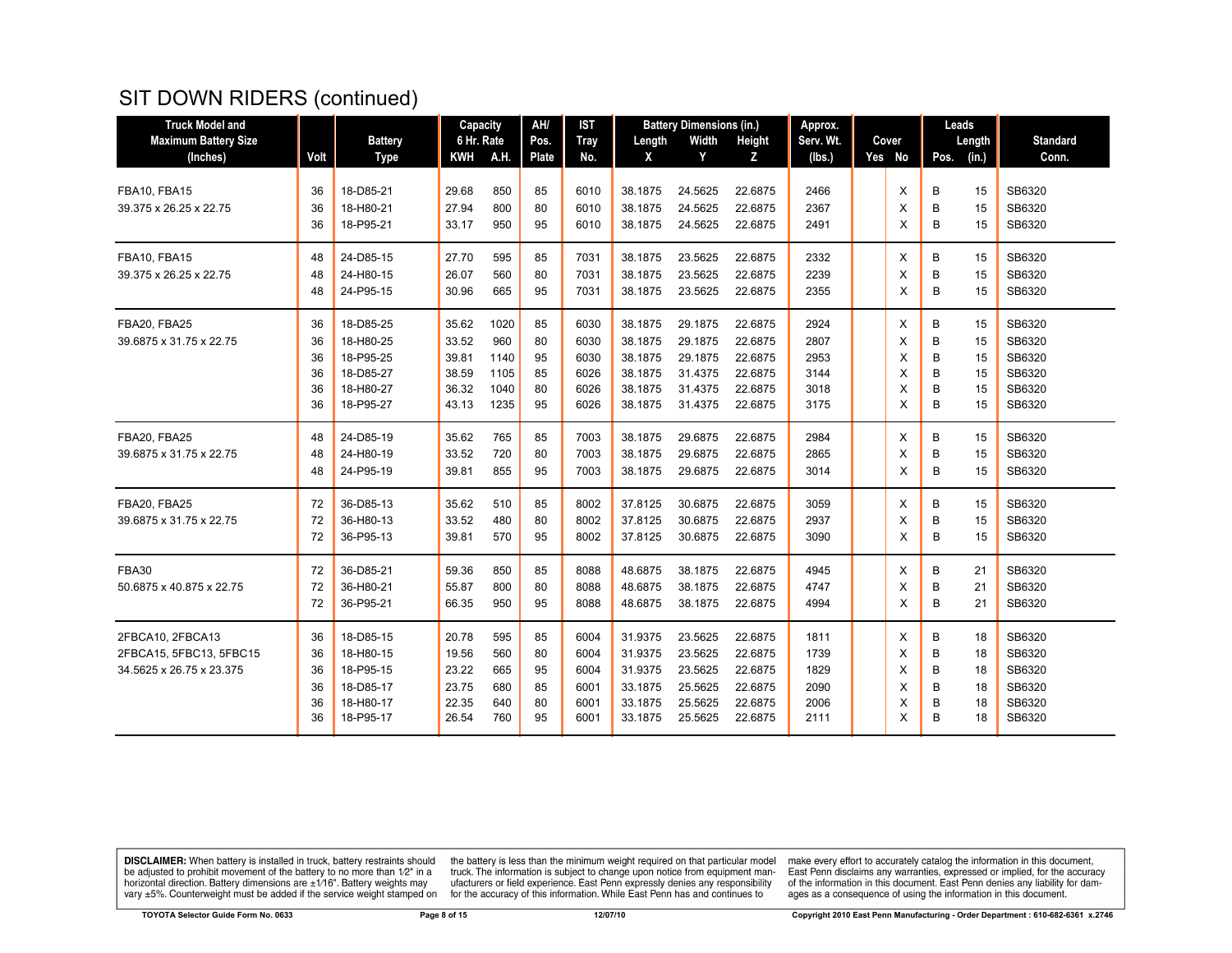| <b>Truck Model and</b>      |      |                | Capacity   |      | AH/          | <b>IST</b>  |         | <b>Battery Dimensions (in.)</b> |         | Approx.   |        |      | Leads  |                 |
|-----------------------------|------|----------------|------------|------|--------------|-------------|---------|---------------------------------|---------|-----------|--------|------|--------|-----------------|
| <b>Maximum Battery Size</b> |      | <b>Battery</b> | 6 Hr. Rate |      | Pos.         | <b>Tray</b> | Length  | Width                           | Height  | Serv. Wt. | Cover  |      | Length | <b>Standard</b> |
| (Inches)                    | Volt | <b>Type</b>    | KWH        | A.H. | <b>Plate</b> | No.         | X       | Y                               | Z       | (Ibs.)    | Yes No | Pos. | (in.)  | Conn.           |
|                             |      |                |            |      |              |             |         |                                 |         |           |        |      |        |                 |
| 2FBCA10, 2FBCA13            | 48   | 24-D85-11      | 19.79      | 425  | 85           | 7185        | 26.1875 | 25.3125                         | 22.6875 | 1819      | X      | В    | 18     | SB6320          |
| 2FBCA15, 5FBC13, 5FBC15     | 48   | 24-H80-11      | 18.62      | 400  | 80           | 7185        | 26.1875 | 25.3125                         | 22.6875 | 1746      | X      | B    | 18     | SB6320          |
| 34.5625 x 26.75 x 23.375    | 48   | 24-P95-11      | 22.12      | 475  | 95           | 7185        | 26.1875 | 25.3125                         | 22.6875 | 1837      | X      | B    | 18     | SB6320          |
|                             | 48   | 24-D85-13      | 23.75      | 510  | 85           | 7007        | 30.6875 | 25.3125                         | 22.6875 | 2033      | X      | B    | 18     | SB6320          |
|                             | 48   | 24-H80-13      | 22.35      | 480  | 80           | 7007        | 30.6875 | 25.3125                         | 22.6875 | 1952      | X      | B    | 18     | SB6320          |
|                             | 48   | 24-P95-13      | 26.54      | 570  | 95           | 7007        | 30.6875 | 25.3125                         | 22.6875 | 2053      | X      | B    | 18     | SB6320          |
| 2FBCA20, 2FBCA25, 5FBC18    | 36   | 18-D85-19      | 26.71      | 765  | 85           | 6041        | 38.1875 | 22.3125                         | 22.6875 | 2242      | X      | B    | 18     | SB6320          |
| 5FBC20, 5FBC25              | 36   | 18-H80-19      | 25.14      | 720  | 80           | 6041        | 38.1875 | 22.3125                         | 22.6875 | 2152      | X      | B    | 18     | SB6320          |
| 39.0625 x 28 x 23           | 36   | 18-P95-19      | 29.86      | 855  | 95           | 6041        | 38.1875 | 22.3125                         | 22.6875 | 2264      | X      | B    | 18     | SB6320          |
|                             | 36   | 18-D85-21      | 29.68      | 850  | 85           | 6010        | 38.1875 | 24.5625                         | 22.6875 | 2466      | X      | B    | 18     | SB6320          |
|                             | 36   | 18-H80-21      | 27.94      | 800  | 80           | 6010        | 38.1875 | 24.5625                         | 22.6875 | 2367      | X      | B    | 18     | SB6320          |
|                             | 36   | 18-P95-21      | 33.17      | 950  | 95           | 6010        | 38.1875 | 24.5625                         | 22.6875 | 2491      | X      | B    | 18     | SB6320          |
|                             | 36   | 18-D85-23      | 32.65      | 935  | 85           | 6009        | 38.1875 | 26.9375                         | 22.6875 | 2703      | X      | B    | 18     | SB6320          |
|                             | 36   | 18-H80-23      | 30.73      | 880  | 80           | 6009        | 38.1875 | 26.9375                         | 22.6875 | 2595      | X      | B    | 18     | SB6320          |
|                             | 36   | 18-P95-23      | 36.49      | 1045 | 95           | 6009        | 38.1875 | 26.9375                         | 22.6875 | 2730      | X      | B    | 18     | SB6320          |
| 2FBCA20, 2FBCA25, 5FBC18    | 48   | 24-D85-15      | 27.70      | 595  | 85           | 7031        | 38.1875 | 23.5625                         | 22.6875 | 2332      | X      | B    | 18     | SB6320          |
| 5FBC20, 5FBC25              | 48   | 24-H80-15      | 26.07      | 560  | 80           | 7031        | 38.1875 | 23.5625                         | 22.6875 | 2239      | X      | B    | 18     | SB6320          |
| 39.0625 x 28 x 23           | 48   | 24-P95-15      | 30.96      | 665  | 95           | 7031        | 38.1875 | 23.5625                         | 22.6875 | 2355      | X      | B    | 18     | SB6320          |
|                             | 48   | 24-D85-17      | 31.66      | 680  | 85           | 7002        | 38.1875 | 26.6875                         | 22.6875 | 2695      | X      | B    | 18     | SB6320          |
|                             | 48   | 24-H80-17      | 29.80      | 640  | 80           | 7002        | 38.1875 | 26.6875                         | 22.6875 | 2587      | X      | B    | 18     | SB6320          |
|                             | 48   | 24-P95-17      | 35.39      | 760  | 95           | 7002        | 38.1875 | 26.6875                         | 22.6875 | 2722      | X      | B    | 18     | SB6320          |
| 5FBC28, 5FBC30, 5FBCH20     | 36   | 18-D85-25      | 35.62      | 1020 | 85           | 6030        | 38.1875 | 29.1875                         | 22.6875 | 2924      | X      | B    | 18     | SB6320          |
| 5FBCH25                     | 36   | 18-H80-25      | 33.52      | 960  | 80           | 6030        | 38.1875 | 29.1875                         | 22.6875 | 2807      | X      | B    | 18     | SB6320          |
| 39.0625 x 34.125 x 23       | 36   | 18-P95-25      | 39.81      | 1140 | 95           | 6030        | 38.1875 | 29.1875                         | 22.6875 | 2953      | X      | B    | 18     | SB6320          |
|                             | 36   | 18-D85-27      | 38.59      | 1105 | 85           | 6026        | 38.1875 | 31.4375                         | 22.6875 | 3144      | X      | B    | 18     | SB6320          |
|                             | 36   | 18-H80-27      | 36.32      | 1040 | 80           | 6026        | 38.1875 | 31.4375                         | 22.6875 | 3018      | X      | B    | 18     | SB6320          |
|                             | 36   | 18-P95-27      | 43.13      | 1235 | 95           | 6026        | 38.1875 | 31.4375                         | 22.6875 | 3175      | X      | B    | 18     | SB6320          |
|                             | 36   | 18-D85-29      | 41.55      | 1190 | 85           | 6021        | 38.1875 | 33.6875                         | 22.6875 | 3394      | X      | B    | 18     | SB6320          |
|                             | 36   | 18-H80-29      | 39.11      | 1120 | 80           | 6021        | 38.1875 | 33.6875                         | 22.6875 | 3258      | X      | B    | 18     | SB6320          |
|                             | 36   | 18-P95-29      | 46.44      | 1330 | 95           | 6021        | 38.1875 | 33.6875                         | 22.6875 | 3428      | X      | B    | 18     | SB6320          |
| 5FBC28, 5FBC30, 5FBCH20     | 48   | 24-D85-19      | 35.62      | 765  | 85           | 7003        | 38.1875 | 29.6875                         | 22.6875 | 2984      | Х      | B    | 18     | SB6320          |
| 5FBCH25                     | 48   | 24-H80-19      | 33.52      | 720  | 80           | 7003        | 38.1875 | 29.6875                         | 22.6875 | 2865      | X      | B    | 18     | SB6320          |
| 39.0625 x 34.125 x 23       | 48   | 24-P95-19      | 39.81      | 855  | 95           | 7003        | 38.1875 | 29.6875                         | 22.6875 | 3014      | X      | B    | 18     | SB6320          |
|                             | 48   | 24-D85-21      | 39.58      | 850  | 85           | 7004        | 38.1875 | 32.6875                         | 22.6875 | 3272      | X      | B    | 18     | SB6320          |
|                             | 48   | 24-H80-21      | 37.25      | 800  | 80           | 7004        | 38.1875 | 32.6875                         | 22.6875 | 3141      | X      | B    | 18     | SB6320          |
|                             | 48   | 24-P95-21      | 44.23      | 950  | 95           | 7004        | 38.1875 | 32.6875                         | 22.6875 | 3305      | X      | B    | 18     | SB6320          |
|                             |      |                |            |      |              |             |         |                                 |         |           |        |      |        |                 |

**DISCLAIMER:** When battery is installed in truck, battery restraints should be adjusted to prohibit movement of the battery to no more than  $1/2$ " in a horizontal direction. Battery dimensions are  $\pm 1/16$ ". Battery weig

the battery is less than the minimum weight required on that particular model<br>truck. The information is subject to change upon notice from equipment man-<br>ufacturers or field experience. East Penn expressly denies any respo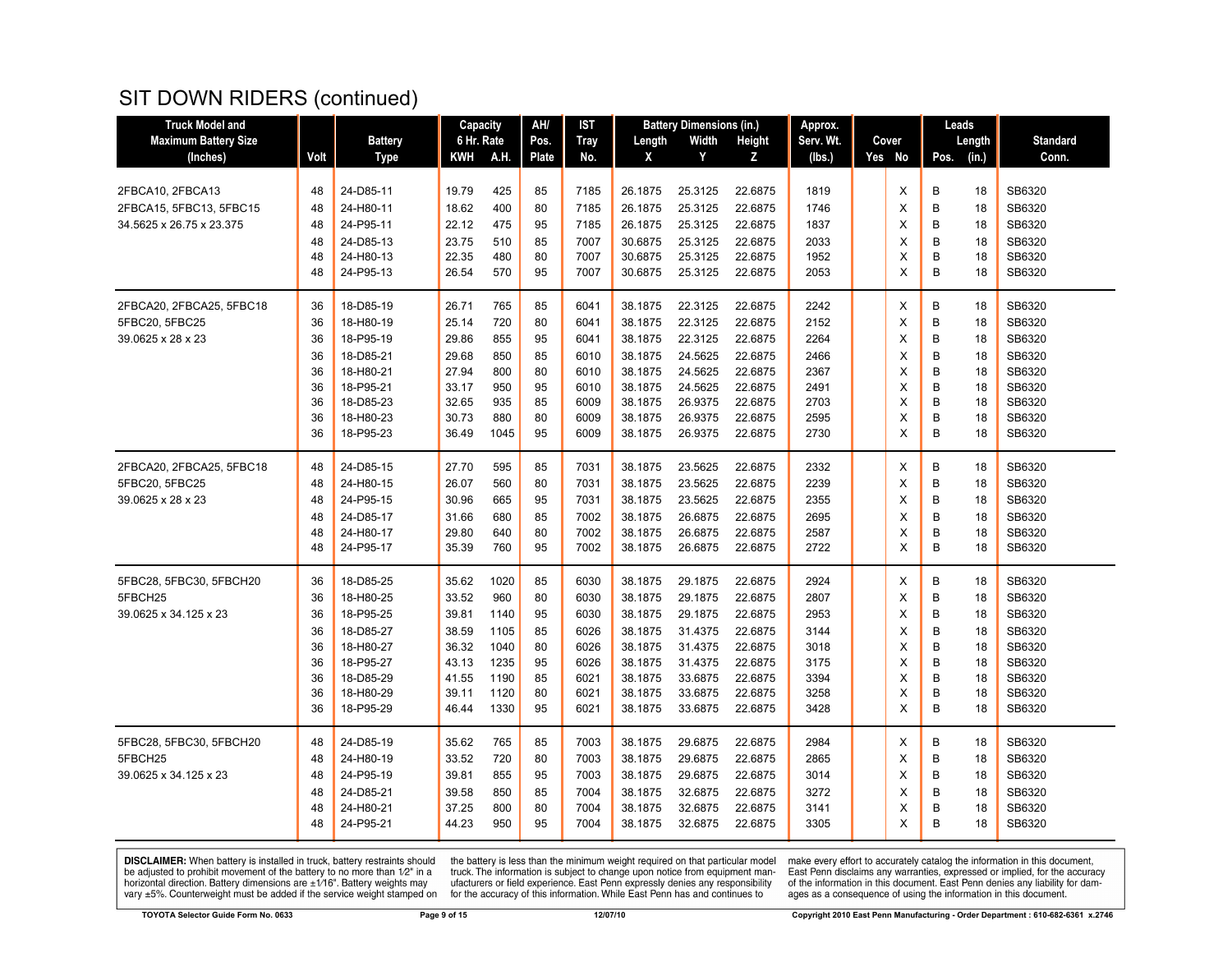| <b>Truck Model and</b>      |      |                | Capacity   |      | AH/          | IST         |         | <b>Battery Dimensions (in.)</b> |               | Approx.   |          |      | Leads  |                 |
|-----------------------------|------|----------------|------------|------|--------------|-------------|---------|---------------------------------|---------------|-----------|----------|------|--------|-----------------|
| <b>Maximum Battery Size</b> |      | <b>Battery</b> | 6 Hr. Rate |      | Pos.         | <b>Tray</b> | Length  | Width                           | <b>Height</b> | Serv. Wt. | Cover    |      | Length | <b>Standard</b> |
| (Inches)                    | Volt | <b>Type</b>    | KWH        | A.H. | <b>Plate</b> | No.         | X       | Y                               | z             | (Ibs.)    | Yes No   | Pos. | (in.)  | Conn.           |
|                             |      |                |            |      |              |             |         |                                 |               |           |          |      |        |                 |
| 2FBCA20, 2FBCA25            | 36   | 18-D85-31      | 44.52      | 1275 | 85           | 6164        | 38.1875 | 35.9375                         | 22.6875       | 3619      | Χ        | В    | 18     | SB6320          |
| 39.0625 x 36.5625 x 23.25   | 36   | 18-H80-31      | 41.90      | 1200 | 80           | 6164        | 38.1875 | 35.9375                         | 22.6875       | 3474      | X        | B    | 18     | SB6320          |
|                             | 36   | 18-P95-31      | 49.76      | 1425 | 95           | 6164        | 38.1875 | 35.9375                         | 22.6875       | 3655      | X        | B    | 18     | SB6320          |
| 2FBCA20, 2FBCA25            | 48   | 24-D85-23      | 43.53      | 935  | 85           | 7059        | 38.1875 | 35.6875                         | 22.6875       | 3573      | X        | B    | 18     | SB6320          |
| 39.0625 x 36.5625 x 23.25   | 48   | 24-H80-23      | 40.97      | 880  | 80           | 7059        | 38.1875 | 35.6875                         | 22.6875       | 3430      | X        | B    | 18     | SB6320          |
|                             | 48   | 24-P95-23      | 48.66      | 1045 | 95           | 7059        | 38.1875 | 35.6875                         | 22.6875       | 3609      | X        | B    | 18     | SB6320          |
| FBCA30                      | 36   | 18-D85-23      | 32.65      | 935  | 85           | 6009        | 38.1875 | 26.9375                         | 22.6875       | 2703      | Χ        | В    | 18     | SB6320          |
| 41.375 x 31.0625 x 23       | 36   | 18-H80-23      | 30.73      | 880  | 80           | 6009        | 38.1875 | 26.9375                         | 22.6875       | 2595      | X        | B    | 18     | SB6320          |
|                             | 36   | 18-P95-23      | 36.49      | 1045 | 95           | 6009        | 38.1875 | 26.9375                         | 22.6875       | 2730      | X        | B    | 18     | SB6320          |
|                             | 36   | 18-D85-25      | 35.62      | 1020 | 85           | 6030        | 38.1875 | 29.1875                         | 22.6875       | 2924      | X        | B    | 18     | SB6320          |
|                             | 36   | 18-H80-25      | 33.52      | 960  | 80           | 6030        | 38.1875 | 29.1875                         | 22.6875       | 2807      | X        | B    | 18     | SB6320          |
|                             | 36   | 18-P95-25      | 39.81      | 1140 | 95           | 6030        | 38.1875 | 29.1875                         | 22.6875       | 2953      | $\times$ | B    | 18     | SB6320          |
| FBCA30                      | 48   | 24-D85-17      | 31.66      | 680  | 85           | 7002        | 38.1875 | 26.6875                         | 22.6875       | 2695      | Χ        | B    | 18     | SB6320          |
| 41.375 x 31.0625 x 23       | 48   | 24-H80-17      | 29.80      | 640  | 80           | 7002        | 38.1875 | 26.6875                         | 22.6875       | 2587      | X        | B    | 18     | SB6320          |
|                             | 48   | 24-P95-17      | 35.39      | 760  | 95           | 7002        | 38.1875 | 26.6875                         | 22.6875       | 2722      | X        | B    | 18     | SB6320          |
|                             | 48   | 24-D85-19      | 35.62      | 765  | 85           | 7003        | 38.1875 | 29.6875                         | 22.6875       | 2984      | X        | B    | 18     | SB6320          |
|                             | 48   | 24-H80-19      | 33.52      | 720  | 80           | 7003        | 38.1875 | 29.6875                         | 22.6875       | 2865      | X        | B    | 18     | SB6320          |
|                             | 48   | 24-P95-19      | 39.81      | 855  | 95           | 7003        | 38.1875 | 29.6875                         | 22.6875       | 3014      | X        | B    | 18     | SB6320          |
| 7FBEU10, 7FBEU13            | 36   | 18-D85-11      | 14.84      | 425  | 85           | 6785        | 36      | 17.4375                         | 22.625        | 1351      | Χ        | В    | 12     | SB6320          |
| 36.5 x 17.8125 x 23         | 36   | 18-H80-11      | 13.97      | 400  | 80           | 6785        | 36      | 17.4375                         | 22.625        | 1297      | X        | B    | 12     | SB6320          |
|                             | 36   | 18-P95-11      | 16.59      | 475  | 95           | 6785        | 36      | 17.4375                         | 22.625        | 1365      | X        | B    | 12     | SB6320          |
| 7FBEU10, 7FBEU13            | 48   | 24-D85-9       | 15.83      | 340  | 85           | 7513        | 36      | 17.25                           | 22.625        | 1435      | Χ        | B    | 12     | SB6320          |
| 36.5 x 17.8125 x 23         | 48   | 24-H80-9       | 14.90      | 320  | 80           | 7513        | 36      | 17.25                           | 22.625        | 1378      | X        | B    | 12     | SB6320          |
|                             | 48   | 24-P95-9       | 17.69      | 380  | 95           | 7513        | 36      | 17.25                           | 22.625        | 1449      | X        | B    | 12     | SB6320          |
| 7FBEU15, 7FBEU18            | 36   | 18-D85-17      | 23.75      | 680  | 85           | 6015        | 38.1875 | 20.0625                         | 22.6875       | 2045      | X        | В    | 12     | SB6320          |
| 39.25 x 21.75 x 24.125      | 36   | 18-H80-17      | 22.35      | 640  | 80           | 6015        | 38.1875 | 20.0625                         | 22.6875       | 1963      | X        | B    | 12     | SB6320          |
|                             | 36   | 18-P95-17      | 26.54      | 760  | 95           | 6015        | 38.1875 | 20.0625                         | 22.6875       | 2065      | $\times$ | B    | 12     | SB6320          |
| 7FBEU15, 7FBEU18            | 48   | 24-D85-13      | 23.75      | 510  | 85           | 7017        | 37.8125 | 20.5625                         | 22.6875       | 2030      | Х        | в    | 12     | SB6320          |
| 39.25 x 21.75 x 24.125      | 48   | 24-H80-13      | 22.35      | 480  | 80           | 7017        | 37.8125 | 20.5625                         | 22.6875       | 1949      | X        | B    | 12     | SB6320          |
|                             | 48   | 24-P95-13      | 26.54      | 570  | 95           | 7017        | 37.8125 | 20.5625                         | 22.6875       | 2050      | $\times$ | B    | 12     | SB6320          |
|                             |      |                |            |      |              |             |         |                                 |               |           |          |      |        |                 |

**DISCLAIMER:** When battery is installed in truck, battery restraints should be adjusted to prohibit movement of the battery to no more than  $1/2$ " in a horizontal direction. Battery dimensions are  $\pm 1/16$ ". Battery weig

the battery is less than the minimum weight required on that particular model<br>truck. The information is subject to change upon notice from equipment man-<br>ufacturers or field experience. East Penn expressly denies any respo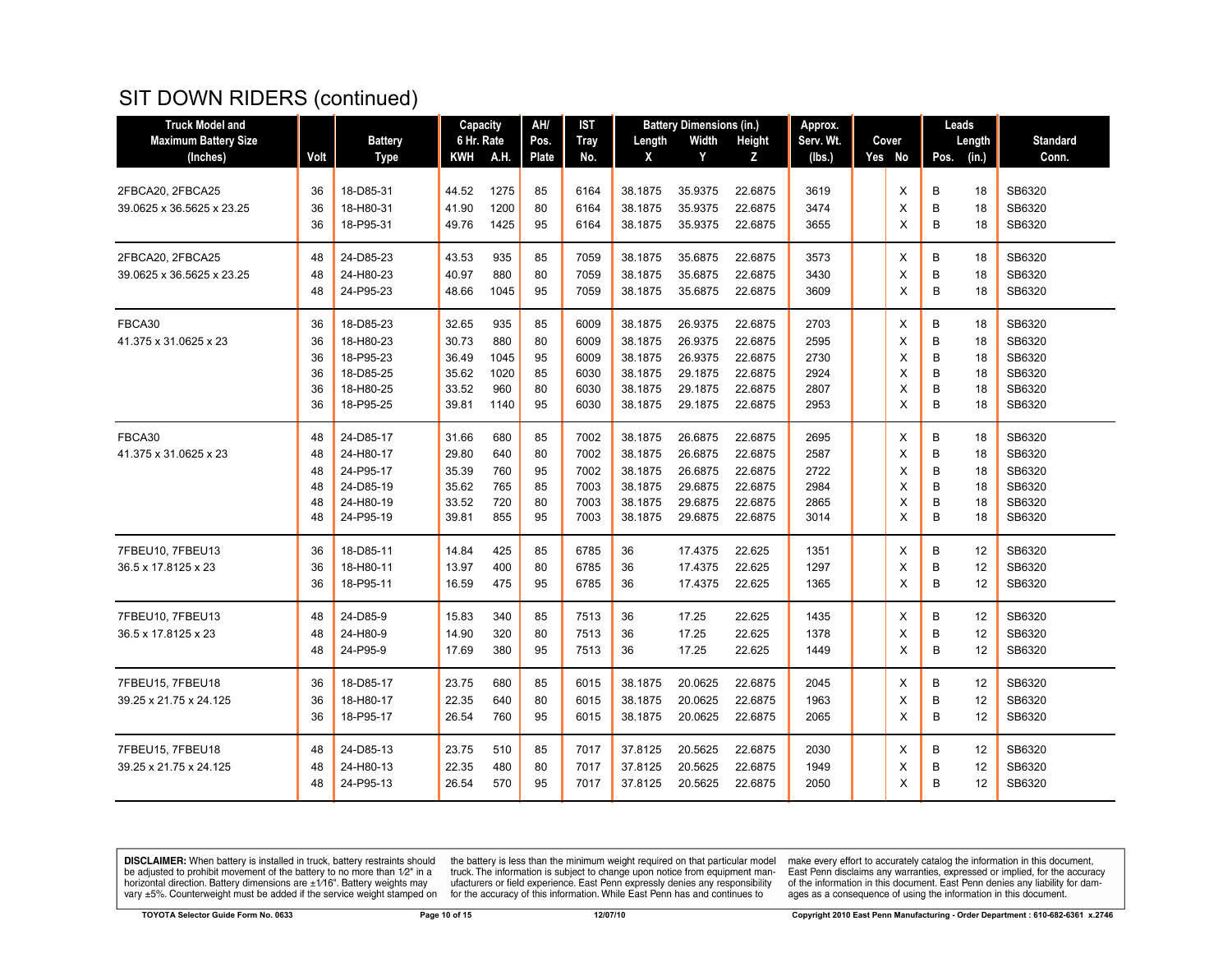| <b>Truck Model and</b>                       |          |                | Capacity       |            | AH/      | <b>IST</b>   |                    | <b>Battery Dimensions (in.)</b> |                    | Approx.      |        |        | Leads  |                  |
|----------------------------------------------|----------|----------------|----------------|------------|----------|--------------|--------------------|---------------------------------|--------------------|--------------|--------|--------|--------|------------------|
| <b>Maximum Battery Size</b>                  |          | <b>Battery</b> | 6 Hr. Rate     |            | Pos.     | <b>Tray</b>  | Length             | Width                           | Height             | Serv. Wt.    | Cover  |        | Length | <b>Standard</b>  |
| (Inches)                                     | Volt     | <b>Type</b>    | <b>KWH</b>     | A.H.       | Plate    | No.          | X                  | Y                               | z                  | (lbs.)       | Yes No | Pos.   | (in.)  | Conn.            |
|                                              |          | 18-D85-21      |                |            |          |              |                    |                                 |                    |              |        |        | 12     |                  |
| 7FBEHU18, 7FBEU20<br>39.25 x 25.125 x 24.125 | 36<br>36 | 18-H80-21      | 29.68<br>27.94 | 850<br>800 | 85<br>80 | 6010<br>6010 | 38.1875<br>38.1875 | 24.5625<br>24.5625              | 22.6875<br>22.6875 | 2466<br>2367 | X<br>X | B<br>B | 12     | SB6320<br>SB6320 |
|                                              | 36       | 18-P95-21      | 33.17          | 950        | 95       | 6010         | 38.1875            | 24.5625                         | 22.6875            | 2491         | X      | B      | 12     | SB6320           |
|                                              |          |                |                |            |          |              |                    |                                 |                    |              |        |        |        |                  |
| 7FBEHU18, 7FBEU20                            | 48       | 24-D85-15      | 27.70          | 595        | 85       | 7031         | 38.1875            | 23.5625                         | 22.6875            | 2332         | X      | B      | 12     | SB6320           |
| 39.25 x 25.125 x 24.125                      | 48       | 24-H80-15      | 26.07          | 560        | 80       | 7031         | 38.1875            | 23.5625                         | 22.6875            | 2239         | X      | B      | 12     | SB6320           |
|                                              | 48       | 24-P95-15      | 30.96          | 665        | 95       | 7031         | 38.1875            | 23.5625                         | 22.6875            | 2355         | X      | B      | 12     | SB6320           |
| 30-5FBCU15, 30-7FBCU15                       | 36       | 18-D85-17      | 23.75          | 680        | 85       | 6001         | 33.1875            | 25.5625                         | 22.6875            | 2090         | X      | B      | 18     | SB6320           |
| 30-7FBCU18, 5FBCU15                          | 36       | 18-H80-17      | 22.35          | 640        | 80       | 6001         | 33.1875            | 25.5625                         | 22.6875            | 2006         | X      | B      | 18     | SB6320           |
| 7FBCU15, 7FBCU18                             | 36       | 18-P95-17      | 26.54          | 760        | 95       | 6001         | 33.1875            | 25.5625                         | 22.6875            | 2111         | X      | B      | 18     | SB6320           |
| 34.625 x 26.8125 x 23                        |          |                |                |            |          |              |                    |                                 |                    |              |        |        |        |                  |
| 30-5FBCU15, 30-7FBCU15                       | 48       | 24-D85-13      | 23.75          | 510        | 85       | 7007         | 30.6875            | 25.3125                         | 22.6875            | 2033         | Χ      | В      | 18     | SB6320           |
| 30-7FBCU18, 5FBCU15                          | 48       | 24-H80-13      | 22.35          | 480        | 80       | 7007         | 30.6875            | 25.3125                         | 22.6875            | 1952         | X      | B      | 18     | SB6320           |
| 7FBCU15, 7FBCU18                             | 48       | 24-P95-13      | 26.54          | 570        | 95       | 7007         | 30.6875            | 25.3125                         | 22.6875            | 2053         | X      | B      | 18     | SB6320           |
| 34.625 x 26.8125 x 23                        |          |                |                |            |          |              |                    |                                 |                    |              |        |        |        |                  |
| 30-7FBCU20, 30-7FBCU25                       | 36       | 18-D85-25      | 35.62          | 1020       | 85       | 6030         | 38.1875            | 29.1875                         | 22.6875            | 2924         | Х      | B      | 18     | SB6320           |
| 7FBCU20, 7FBCU25                             | 36       | 18-H80-25      | 33.52          | 960        | 80       | 6030         | 38.1875            | 29.1875                         | 22.6875            | 2807         | X      | B      | 18     | SB6320           |
| 39.125 x 30.5 x 23.8125                      | 36       | 18-P95-25      | 39.81          | 1140       | 95       | 6030         | 38.1875            | 29.1875                         | 22.6875            | 2953         | X      | B      | 18     | SB6320           |
| 30-7FBCU20, 30-7FBCU25                       | 48       | 24-D85-19      | 35.62          | 765        | 85       | 7003         | 38.1875            | 29.6875                         | 22.6875            | 2984         | X      | B      | 18     | SB6320           |
| 7FBCU20, 7FBCU25                             | 48       | 24-H80-19      | 33.52          | 720        | 80       | 7003         | 38.1875            | 29.6875                         | 22.6875            | 2865         | X      | B      | 18     | SB6320           |
| 39.125 x 30.5 x 23.8125                      | 48       | 24-P95-19      | 39.81          | 855        | 95       | 7003         | 38.1875            | 29.6875                         | 22.6875            | 3014         | X      | B      | 18     | SB6320           |
| 30-7FBCHU25, 30-7FBCU30                      | 36       | 18-D85-29      | 41.55          | 1190       | 85       | 6021         | 38.1875            | 33.6875                         | 22.6875            | 3394         | X      | B      | 18     | SB6320           |
| 30-7FBCU32, 7FBCHU25                         | 36       | 18-H80-29      | 39.11          | 1120       | 80       | 6021         | 38.1875            | 33.6875                         | 22.6875            | 3258         | X      | B      | 18     | SB6320           |
| 7FBCU30, 7FBCU32                             | 36       | 18-P95-29      | 46.44          | 1330       | 95       | 6021         | 38.1875            | 33.6875                         | 22.6875            | 3428         | X      | B      | 18     | SB6320           |
| 39.125 x 34.3125 x 23                        |          |                |                |            |          |              |                    |                                 |                    |              |        |        |        |                  |
| 30-7FBCHU25, 30-7FBCU30                      | 48       | 24-D85-21      | 39.58          | 850        | 85       | 7004         | 38.1875            | 32.6875                         | 22.6875            | 3272         | X      | B      | 18     | SB6320           |
| 30-7FBCU32, 7FBCHU25                         | 48       | 24-H80-21      | 37.25          | 800        | 80       | 7004         | 38.1875            | 32.6875                         | 22.6875            | 3141         | X      | B      | 18     | SB6320           |
| 7FBCU30, 7FBCU32                             | 48       | 24-P95-21      | 44.23          | 950        | 95       | 7004         | 38.1875            | 32.6875                         | 22.6875            | 3305         | X      | B      | 18     | SB6320           |
| 39.125 x 34.3125 x 23                        |          |                |                |            |          |              |                    |                                 |                    |              |        |        |        |                  |
|                                              |          |                |                |            |          |              |                    |                                 |                    |              |        |        |        |                  |

**DISCLAIMER:** When battery is installed in truck, battery restraints should be adjusted to prohibit movement of the battery to no more than  $1/2$ " in a horizontal direction. Battery dimensions are  $\pm 1/16$ ". Battery weig

the battery is less than the minimum weight required on that particular model<br>truck. The information is subject to change upon notice from equipment man-<br>ufacturers or field experience. East Penn expressly denies any respo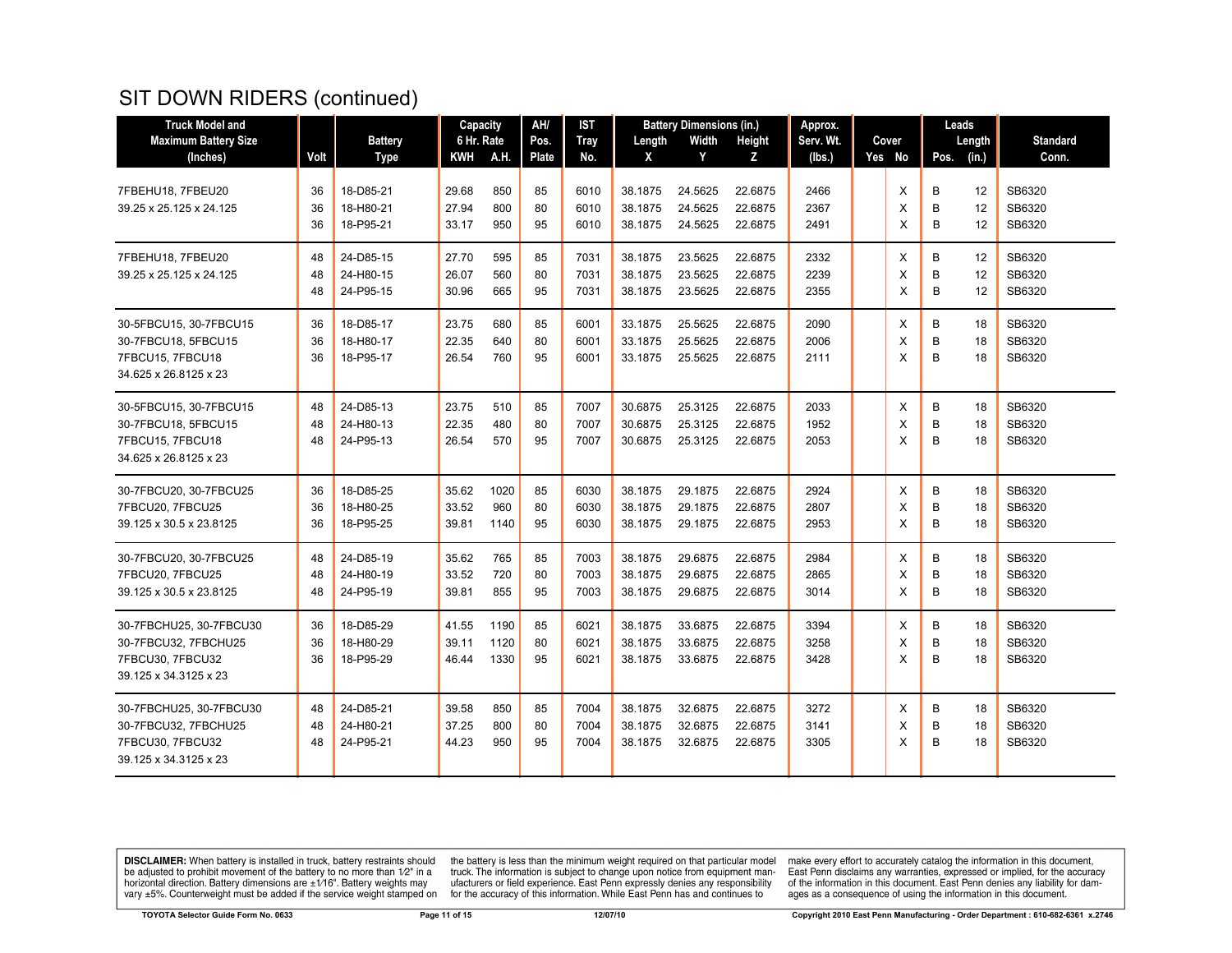| <b>Truck Model and</b>                                                                               |                |                                     | Capacity                |                      | AH/            | IST                  |                               | <b>Battery Dimensions (in.)</b> |                               | Approx.              |  |             | Leads       |                |                            |
|------------------------------------------------------------------------------------------------------|----------------|-------------------------------------|-------------------------|----------------------|----------------|----------------------|-------------------------------|---------------------------------|-------------------------------|----------------------|--|-------------|-------------|----------------|----------------------------|
| <b>Maximum Battery Size</b>                                                                          |                | <b>Battery</b>                      | 6 Hr. Rate              |                      | Pos.           | Tray                 | Length                        | Width                           | Height                        | Serv. Wt.            |  | Cover       |             | Length         | <b>Standard</b>            |
| (Inches)                                                                                             | Volt           | <b>Type</b>                         | KWH                     | <b>A.H.</b>          | <b>Plate</b>   | No.                  | X                             | Y                               | z                             | (Ibs.)               |  | Yes No      | Pos.        | (in.)          | Conn.                      |
| 30-7FBCU35, 30-7FBCU45<br>7FBCU35, 7FBCU45<br>7FBCU55<br>45.25 x 39.25 x 24.25                       | 36<br>36<br>36 | 18-D85-33<br>18-H80-33<br>18-P95-33 | 47.49<br>44.70<br>53.08 | 1360<br>1280<br>1520 | 85<br>80<br>95 | 6E07<br>6E07<br>6E07 | 44.6875<br>44.6875<br>44.6875 | 38.6875<br>38.6875<br>38.6875   | 22.6875<br>22.6875<br>22.6875 | 3948<br>3790<br>3987 |  | Х<br>X<br>X | B<br>B<br>B | 16<br>16<br>16 | SB6320<br>SB6320<br>SB6320 |
| 8FBCU20, 8FBCU25<br>8FBCU28<br>39.125 x 30.5 x 23                                                    | 36<br>36<br>36 | 18-D85-25<br>18-H80-25<br>18-P95-25 | 35.62<br>33.52<br>39.81 | 1020<br>960<br>1140  | 85<br>80<br>95 | 6030<br>6030<br>6030 | 38.1875<br>38.1875<br>38.1875 | 29.1875<br>29.1875<br>29.1875   | 22.6875<br>22.6875<br>22.6875 | 2924<br>2807<br>2953 |  | X<br>X<br>X | B<br>B<br>B | 16<br>16<br>16 | SB6320<br>SB6320<br>SB6320 |
| 30-7FBCU35, 30-7FBCU45<br>7FBCU35, 7FBCU45<br>7FBCU55<br>45.25 x 39.25 x 23.8125                     | 48<br>48<br>48 | 24-D85-29<br>24-H80-29<br>24-P95-29 | 55.41<br>52.15<br>61.92 | 1190<br>1120<br>1330 | 85<br>80<br>95 | 7067<br>7067<br>7067 | 44.6875<br>44.6875<br>44.6875 | 38.1875<br>38.1875<br>38.1875   | 22.6875<br>22.6875<br>22.6875 | 4497<br>4317<br>4542 |  | Χ<br>X<br>X | B<br>B<br>B | 18<br>18<br>18 | SB6320<br>SB6320<br>SB6320 |
| *30-7FBCU35, *30-7FBCU45<br>*7FBCU35, *7FBCU45<br>45.25 x 39.25 x 23.8125                            | 36             | 36-D85-19                           | 53.43* 1530             |                      | 85             | 8008                 | 44.1875                       | 38.1875                         | 22.6875                       | 4422                 |  | X           | B           | 18             | SB6320                     |
| *30-7FBCU55, *7FBCU55<br>45.25 x 45.75 x 23.8125                                                     | 48<br>48<br>48 | 24-D85-33<br>24-H80-33<br>24-P95-33 | 63.32<br>59.60<br>70.77 | 1360<br>1280<br>1520 | 85<br>80<br>95 | 7311<br>7311<br>7311 | 44.5625<br>44.5625<br>44.5625 | 44.5625<br>44.5625<br>44.5625   | 22.75<br>22.75<br>22.75       | 5230<br>5021<br>5282 |  | X<br>X<br>X | B<br>B<br>B | 18<br>18<br>18 | SB6320<br>SB6320<br>SB6320 |
| *30-7FBCU55, *7FBCU55<br>45.25 x 45.75 x 23.8125                                                     | 36<br>36<br>36 | 36-D85-21<br>36-H80-21<br>36-P95-21 | 59.36<br>55.87<br>66.35 | 850<br>800<br>950    | 85<br>80<br>95 | 8059<br>8059<br>8059 | 43.5<br>43.5<br>43.5          | 43.5<br>43.5<br>43.5            | 22.6875<br>22.6875<br>22.6875 | 4909<br>4713<br>4958 |  | Χ<br>X<br>X | B<br>B<br>B | 18<br>18<br>18 | SB6320<br>SB6320<br>SB6320 |
| 30-5FBCU18, 30-5FBCU20<br>30-5FBCU25, 5FBCU18<br>5FBCU20, 5FBCU25<br>7FBCU18<br>39.125 x 28 x 23     | 36<br>36<br>36 | 18-D85-23<br>18-H80-23<br>18-P95-23 | 32.65<br>30.73<br>36.49 | 935<br>880<br>1045   | 85<br>80<br>95 | 6009<br>6009<br>6009 | 38.1875<br>38.1875<br>38.1875 | 26.9375<br>26.9375<br>26.9375   | 22.6875<br>22.6875<br>22.6875 | 2703<br>2595<br>2730 |  | X<br>X<br>X | В<br>B<br>B | 18<br>18<br>18 | SB6320<br>SB6320<br>SB6320 |
| 30-5FBCU20, 30-5FBCU25<br>30-7FBCU18, 30-S5FBCU18<br>5FBCU18, 5FBCU20<br>5FBCU25<br>39.125 x 28 x 23 | 48<br>48<br>48 | 24-D85-17<br>24-H80-17<br>24-P95-17 | 31.66<br>29.80<br>35.39 | 680<br>640<br>760    | 85<br>80<br>95 | 7002<br>7002<br>7002 | 38.1875<br>38.1875<br>38.1875 | 26.6875<br>26.6875<br>26.6875   | 22.6875<br>22.6875<br>22.6875 | 2695<br>2587<br>2722 |  | Χ<br>X<br>X | B<br>B<br>B | 18<br>18<br>18 | SB6320<br>SB6320<br>SB6320 |

**DISCLAIMER:** When battery is installed in truck, battery restraints should be adjusted to prohibit movement of the battery to no more than  $1/2$ " in a horizontal direction. Battery dimensions are  $\pm 1/16$ ". Battery weig

the battery is less than the minimum weight required on that particular model<br>truck. The information is subject to change upon notice from equipment man-<br>ufacturers or field experience. East Penn expressly denies any respo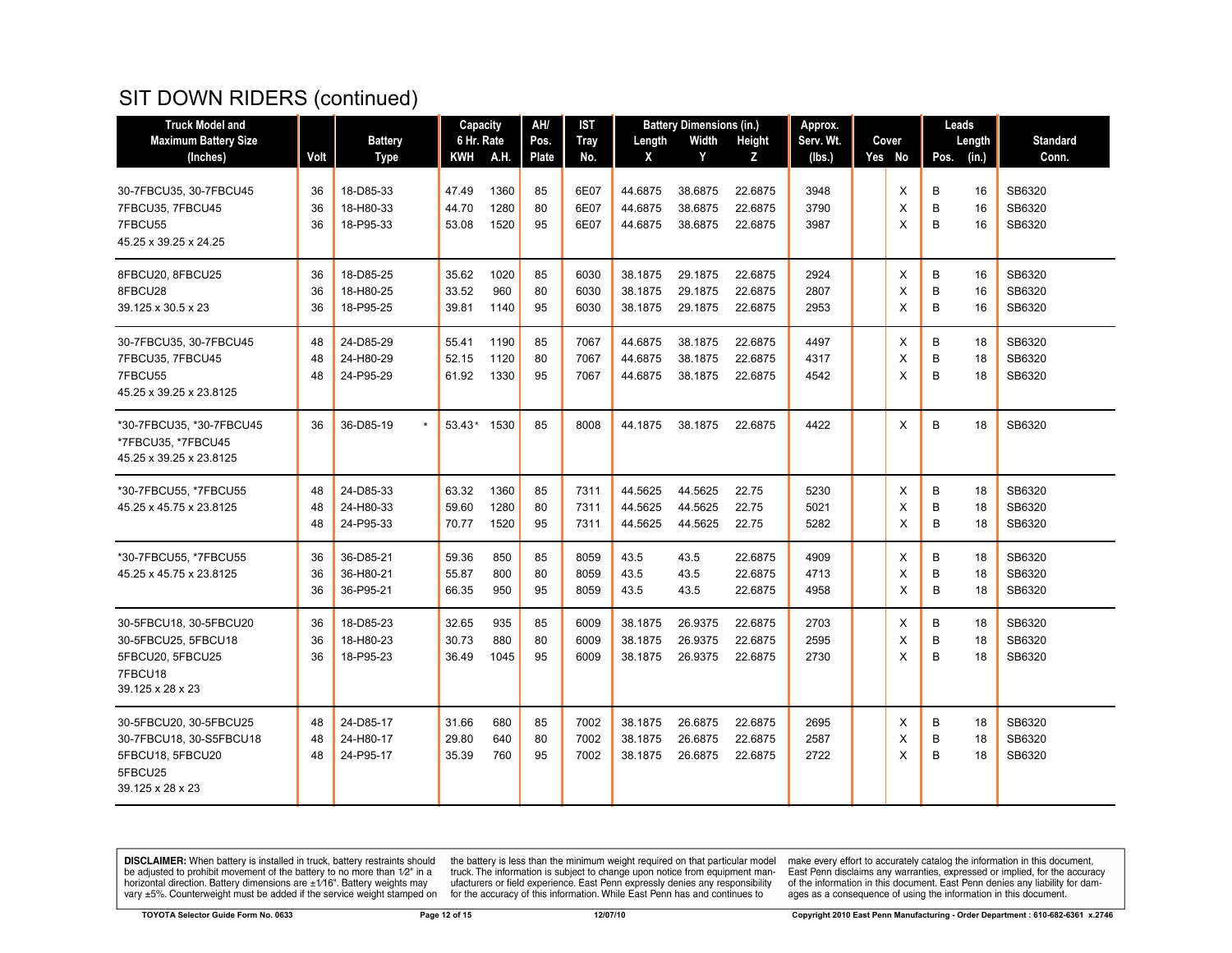| <b>Truck Model and</b>      |      |                |    | Capacity   |      | AH/          | IST  |         | <b>Battery Dimensions (in.)</b> |         | Approx.   |   |        | Leads         |        |                 |
|-----------------------------|------|----------------|----|------------|------|--------------|------|---------|---------------------------------|---------|-----------|---|--------|---------------|--------|-----------------|
| <b>Maximum Battery Size</b> |      | <b>Battery</b> |    | 6 Hr. Rate |      | Pos.         | Tray | Length  | Width                           | Height  | Serv. Wt. |   | Cover  |               | Length | <b>Standard</b> |
| (Inches)                    | Volt | Type           |    | KWH        | A.H. | <b>Plate</b> | No.  | X       | Y                               | Z       | (lbs.)    |   | Yes No | Pos.          | (in.)  | Conn.           |
|                             |      |                |    |            |      |              |      |         |                                 |         |           |   |        |               |        |                 |
| 30-5FBCHU20, 30-5FBCHU25    | 36   | 18-D85-29      |    | 41.55      | 1190 | 85           | 6021 | 38.1875 | 33.6875                         | 22.6875 | 3394      |   | X      | B             | 18     | SB6320          |
| 30-5FBCU30, 5FBCHU20        | 36   | 18-H80-29      |    | 39.11      | 1120 | 80           | 6021 | 38.1875 | 33.6875                         | 22.6875 | 3258      |   | X      | B             | 18     | SB6320          |
| 5FBCHU25, 5FBCU30           | 36   | 18-P95-29      |    | 46.44      | 1330 | 95           | 6021 | 38.1875 | 33.6875                         | 22.6875 | 3428      |   | X      | B             | 18     | SB6320          |
| 39.125 x 34.25 x 23         |      |                |    |            |      |              |      |         |                                 |         |           |   |        |               |        |                 |
| 30-5FBCU20, 30-5FBCU25      | 48   | 24-D85-21      |    | 39.58      | 850  | 85           | 7004 | 38.1875 | 32.6875                         | 22.6875 | 3272      |   | X      | В             | 18     | SB6320          |
| 30-FBCU30, 5FBCHU20         | 48   | 24-H80-21      |    | 37.25      | 800  | 80           | 7004 | 38.1875 | 32.6875                         | 22.6875 | 3141      |   | X      | B             | 18     | SB6320          |
| 5FBCHU25, 5FBCU30           | 48   | 24-P95-21      |    | 44.23      | 950  | 95           | 7004 | 38.1875 | 32.6875                         | 22.6875 | 3305      |   | X      | B             | 18     | SB6320          |
| 39.125 x 34.25 x 23         |      |                |    |            |      |              |      |         |                                 |         |           |   |        |               |        |                 |
| <b>FBM-25</b>               | 80   | 40-D125-9      | sp | 38.80      | 500  | 125          | 9080 | 40.3125 | 27.875                          | 31.75   | 3717      |   | X      | <b>B-Rear</b> | -30    | 75016-01        |
| 40.4375 x 27.9375 x 31.75   | 80   | 40-H120-9      | sp | 37.25      | 480  | 120          | 9080 | 40.3125 | 27.875                          | 31.75   | 3680      |   | X      | <b>B-Rear</b> | 30     | 75016-01        |
|                             | 80   | 40-P140-9      | sp | 43.46      | 560  | 140          | 9080 | 40.3125 | 27.875                          | 31.75   | 3754      |   | X      | <b>B-Rear</b> | 30     | 75016-01        |
|                             |      |                |    |            |      |              |      |         |                                 |         |           |   |        |               |        |                 |
| 7FB30, 7FBJ35               | 80   | 40-D65-11      | sp | 25.22      | 325  | 65           | 9300 | 35.625  | 32.125                          | 23.1875 | 2030      |   | X      | Α             | 15     | SB6320          |
| 37.625 x 32.4375 x 22.4375  | 80   | 40-D85-11      | sp | 32.98      | 425  | 85           | 9213 | 37.3125 | 31.9375                         | 23.5    | 2925      |   | X      | Α             | 15     | SB6320          |
|                             | 80   | 40-D85-11      | sp | 32.98      | 425  | 85           | 9137 | 37.3125 | 31.8125                         | 23.3125 | 2930      |   | X      | A             | 15     | SB6320          |
|                             | 80   | 40-D85-11      | sp | 32.98      | 425  | 85           | 9191 | 37.0625 | 31.8125                         | 22.3125 | 2932      |   | X      | Α             | 15     | SB6320          |
|                             | 80   | 40-H80-11      | sp | 31.04      | 400  | 80           | 9213 | 37.3125 | 31.9375                         | 23.5    | 2808      |   | X      | Α             | 15     | SB6320          |
|                             | 80   | 40-H80-11      | sp | 31.04      | 400  | 80           | 9137 | 37.3125 | 31.8125                         | 23.3125 | 2813      |   | X      | A             | 15     | SB6320          |
|                             | 80   | 40-H80-11      | sp | 31.04      | 400  | 80           | 9191 | 37.0625 | 31.8125                         | 22.3125 | 2815      |   | X      | A             | 15     | SB6320          |
|                             | 80   | 40-P95-11      | sp | 36.86      | 475  | 95           | 9213 | 37.3125 | 31.9375                         | 23.5    | 2954      |   | X      | A             | 15     | SB6320          |
|                             | 80   | 40-P95-11      | sp | 36.86      | 475  | 95           | 9137 | 37.3125 | 31.8125                         | 23.3125 | 2959      |   | Х      | Α             | 15     | SB6320          |
|                             | 80   | 40-P95-11      | sp | 36.86      | 475  | 95           | 9191 | 37.0625 | 31.8125                         | 22.3125 | 2961      |   | X      | A             | 15     | SB6320          |
| 7FBH15, 7FBH18              | 48   | 24-D65-13      | SD | 18.16      | 390  | 65           | 7452 | 32.125  | 29.125                          | 22      | 1841      |   | X      | <b>B-Rear</b> | - 15   | SB6320          |
| 32.3125 x 29.4375 x 21.5    |      |                |    |            |      |              |      |         |                                 |         |           |   |        |               |        |                 |
| 7FBH20, 7FBH25              | 48   | 24-D65-17      | SD | 24.21      | 520  | 65           | 7451 | 35.625  | 32.125                          | 22      | 2411      |   | X      | B-Rear 15     |        | SB6320          |
| 35.9375 x 32.3125 x 21.5    |      |                |    |            |      |              |      |         |                                 |         |           |   |        |               |        |                 |
|                             |      |                |    |            |      |              |      |         |                                 |         |           |   |        |               |        |                 |
| 35FCB-35                    | 36   | 18-D85-23      |    | 32.65      | 935  | 85           | 6022 | 38.1875 | 26.9375                         | 23.5625 | 2781      | X |        | В             | 18     | SB6320          |
| 39 x 28 x 23.5              | 36   | 18-H80-23      |    | 30.73      | 880  | 80           | 6022 | 38.1875 | 26.9375                         | 23.5625 | 2670      | X |        | B             | 18     | SB6320          |
|                             | 36   | 18-P95-23      |    | 36.49      | 1045 | 95           | 6022 | 38.1875 | 26.9375                         | 23.5625 | 2809      | X |        | B             | 18     | SB6320          |
| 7FBE20                      | 36   | 18-D85-21      |    | 29.68      | 850  | 85           | 6010 | 38.1875 | 24.5625                         | 22.6875 | 2466      |   | х      | В             | 20     | SB6320          |
| 39.25 x 25.125 x 24.125     | 36   | 18-H80-21      |    | 27.94      | 800  | 80           | 6010 | 38.1875 | 24.5625                         | 22.6875 | 2367      |   | Χ      | B             | 20     | SB6320          |
|                             | 36   | 18-P95-21      |    | 33.17      | 950  | 95           | 6010 | 38.1875 | 24.5625                         | 22.6875 | 2491      |   | X      | B             | 20     | SB6320          |
|                             |      |                |    |            |      |              |      |         |                                 |         |           |   |        |               |        |                 |

**DISCLAIMER:** When battery is installed in truck, battery restraints should be adjusted to prohibit movement of the battery to no more than  $1/2$ " in a horizontal direction. Battery dimensions are  $\pm 1/16$ ". Battery weig

the battery is less than the minimum weight required on that particular model<br>truck. The information is subject to change upon notice from equipment man-<br>ufacturers or field experience. East Penn expressly denies any respo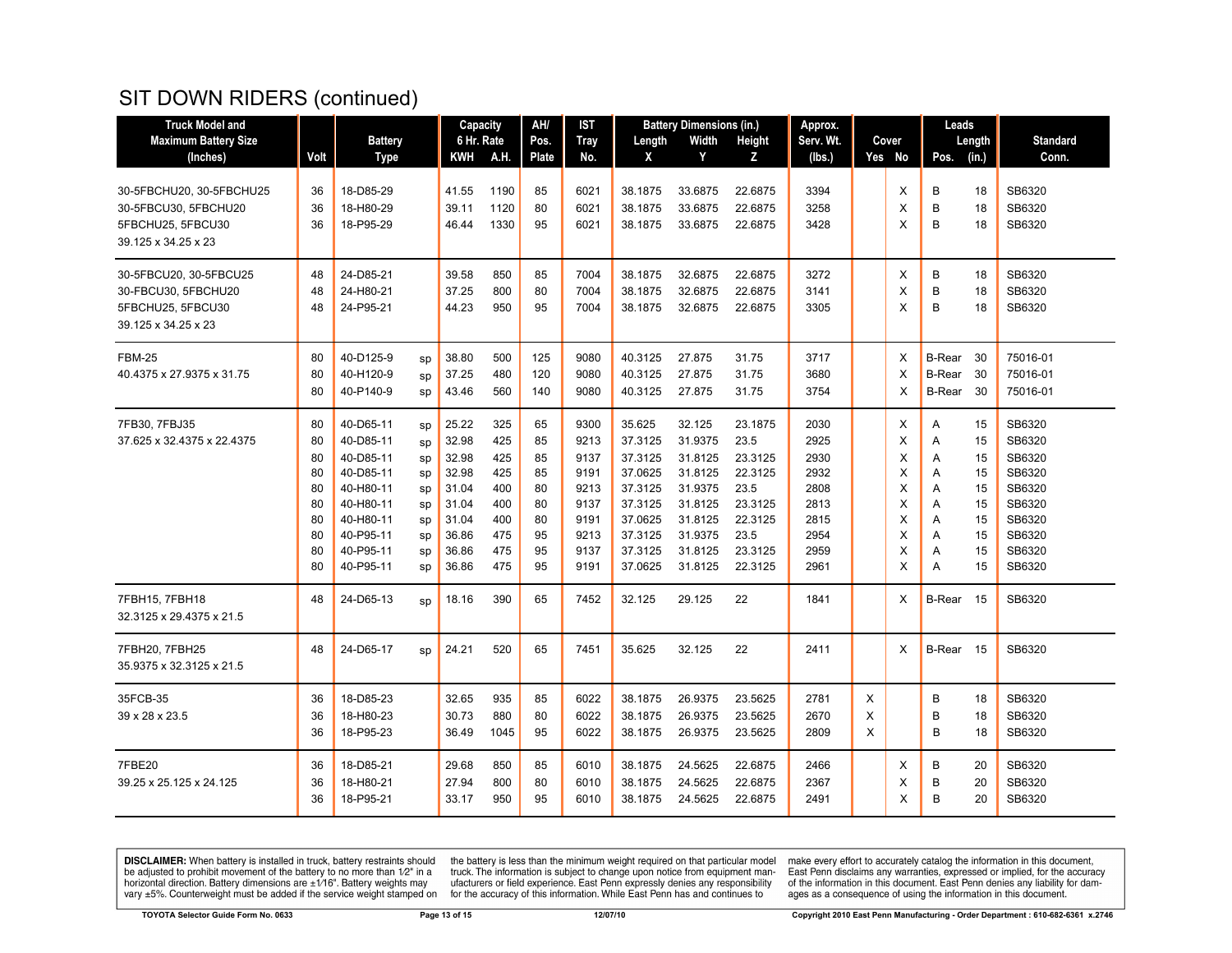| <b>Truck Model and</b>      |      |                | <b>Capacity</b> |      | AH/          | <b>IST</b>  |         | <b>Battery Dimensions (in.)</b> |         | Approx.   |     |       |      |        |                 |  |  |  |  |  | Leads |  |  |
|-----------------------------|------|----------------|-----------------|------|--------------|-------------|---------|---------------------------------|---------|-----------|-----|-------|------|--------|-----------------|--|--|--|--|--|-------|--|--|
| <b>Maximum Battery Size</b> |      | <b>Battery</b> | 6 Hr. Rate      |      | Pos.         | <b>Tray</b> | Length  | Width                           | Height  | Serv. Wt. |     | Cover |      | Length | <b>Standard</b> |  |  |  |  |  |       |  |  |
| (Inches)                    | Volt | Type           | <b>KWH</b>      | A.H. | <b>Plate</b> | No.         | X       | Y                               | z       | (lbs.)    | Yes | No    | Pos. | (in.)  | Conn.           |  |  |  |  |  |       |  |  |
|                             |      |                |                 |      |              |             |         |                                 |         |           |     |       |      |        |                 |  |  |  |  |  |       |  |  |
| 7BCHU25                     | 36   | 18-D85-29      | 41.55           | 1190 | 85           | 6021        | 38.1875 | 33.6875                         | 22.6875 | 3394      |     | X     | B    | 16     | SB6320          |  |  |  |  |  |       |  |  |
| 39.125 x 34.3125 x 23.8125  | 36   | 18-H80-29      | 39.11           | 1120 | 80           | 6021        | 38.1875 | 33.6875                         | 22.6875 | 3258      |     | X     | В    | 16     | SB6320          |  |  |  |  |  |       |  |  |
|                             | 36   | 18-P95-29      | 46.44           | 1330 | 95           | 6021        | 38.1875 | 33.6875                         | 22.6875 | 3428      |     | X     | в    | 16     | SB6320          |  |  |  |  |  |       |  |  |
| 7BCHU25                     | 48   | 24-D85-21      | 39.58           | 850  | 85           | 7004        | 38.1875 | 32.6875                         | 22.6875 | 3272      |     | X     | B    | 16     | SB6320          |  |  |  |  |  |       |  |  |
| 39.125 x 34.3125 x 23.8125  | 48   | 24-H80-21      | 37.25           | 800  | 80           | 7004        | 38.1875 | 32.6875                         | 22.6875 | 3141      |     | X     | B    | 16     | SB6320          |  |  |  |  |  |       |  |  |
|                             | 48   | 24-P95-21      | 44.23           | 950  | 95           | 7004        | 38.1875 | 32.6875                         | 22.6875 | 3305      |     | X     | в    | 16     | SB6320          |  |  |  |  |  |       |  |  |
| 8FBCU20, 8FBCU25            | 48   | 24-D85-19      | 35.62           | 765  | 85           | 7003        | 38.1875 | 29.6875                         | 22.6875 | 2984      |     | X     | B    | 16     | SB6320          |  |  |  |  |  |       |  |  |
| 8FBCU28                     | 48   | 24-H80-19      | 33.52           | 720  | 80           | 7003        | 38.1875 | 29.6875                         | 22.6875 | 2865      |     | X     | В    | 16     | SB6320          |  |  |  |  |  |       |  |  |
| 39.125 x 30.5 x 23          | 48   | 24-P95-19      | 39.81           | 855  | 95           | 7003        | 38.1875 | 29.6875                         | 22.6875 | 3014      |     | X     | В    | 16     | SB6320          |  |  |  |  |  |       |  |  |
| 8FBCHU25, 8FBCU30           | 36   | 18-D85-29      | 41.55           | 1190 | 85           | 6020        | 38.75   | 33.875                          | 22.6875 | 3430      |     | X     | B    | 16     | SB6320          |  |  |  |  |  |       |  |  |
| 8FBCU32                     | 36   | 18-H80-29      | 39.11           | 1120 | 80           | 6020        | 38.75   | 33.875                          | 22.6875 | 3293      |     | X     | В    | 16     | SB6320          |  |  |  |  |  |       |  |  |
| 39.125 x 34.3125 x 23       | 36   | 18-P95-29      | 46.44           | 1330 | 95           | 6020        | 38.75   | 33.875                          | 22.6875 | 3464      |     | X     | В    | 16     | SB6320          |  |  |  |  |  |       |  |  |
| 8FBCHU25, 8FBCU30           | 48   | 24-D85-21      | 39.58           | 850  | 85           | 7004        | 38.1875 | 32.6875                         | 22.6875 | 3272      |     | X     | B    | 16     | SB6320          |  |  |  |  |  |       |  |  |
| 8FBCU32                     | 48   | 24-H80-21      | 37.25           | 800  | 80           | 7004        | 38.1875 | 32.6875                         | 22.6875 | 3141      |     | X     | В    | 16     | SB6320          |  |  |  |  |  |       |  |  |
| 39.125 x 34.3125 x 23       | 48   | 24-P95-21      | 44.23           | 950  | 95           | 7004        | 38.1875 | 32.6875                         | 22.6875 | 3305      |     | X     | В    | 16     | SB6320          |  |  |  |  |  |       |  |  |

\* Consult factory before quoting.

\* 36 volt requires (2) 18 cell, batteries in one steel tray wired parallel.

sp - Special tray IST7390 (Canada only) with high back side and low front side.

sp - Special tray IST9080 with special lift lugs, latch plate & seat support angles.

sp - Special tray IST9300 (40-P71-11) with special lift brackets and toe board clips, overall height is to top of lift brackets and includes bottom plates, minimum weight 2030 lbs..

sp - Special tray IST9213 (California & East Coast) with special lift brackets & high ends, overall height is to top of lift brackets.

sp - Special tray IST9137 (Canada only) with special lift brackets & high ends, tray includes corner notch, overall height is to top of lift brackets.

sp - Special tray IST9191 (2004 models only) with standard lift lugs with 1" dia. Lift holes.

sp - Special tray IST7452 (24-P71-13) with special lift brackets, three toe board clips, minimum weight 1775 lbs..

sp - Special tray IST7451 (24-P71-17) with special lift brackets, three toe board clips, minimum weight 2305 lbs..

H - Designates (H-Series battery type), Hydrasaver Product - Extended Watering Series.

#### TOW TRACTORS

| <b>Truck Model and</b>                |                   |                | Capacity           | <b>AH</b> | IST       |               | <b>Battery Dimensions (in.)</b> |               | Approx.   |                   | Leads.                |                 |
|---------------------------------------|-------------------|----------------|--------------------|-----------|-----------|---------------|---------------------------------|---------------|-----------|-------------------|-----------------------|-----------------|
| <b>Maximum Battery Size</b><br>THE ST |                   | <b>Battery</b> | 6 Hr. Rate         | Pos.      | ļ<br>Trav | <b>Length</b> | Width                           | <b>Height</b> | Serv. Wt. | Cover             | Length $\blacksquare$ | <b>Standard</b> |
| (Inches)                              | Volt <sub>1</sub> | <b>Type</b>    | A.H.<br><b>KWH</b> | Plate     | No.       | ,,,           |                                 |               | (Ibs.)    | No.<br><b>Yes</b> | (in.)<br>Pos.         | Conn.           |
|                                       |                   |                |                    |           |           |               |                                 |               |           |                   |                       |                 |

**DISCLAIMER:** When battery is installed in truck, battery restraints should be adjusted to prohibit movement of the battery to no more than 1/2" in a horizontal direction. Battery dimensions are  $\pm 1/16$ ". Battery weights may vary ±5%. Counterweight must be added if the service weight stamped on

the battery is less than the minimum weight required on that particular model truck. The information is subject to change upon notice from equipment manufacturers or field experience. East Penn expressly denies any responsibility for the accuracy of this information. While East Penn has and continues to